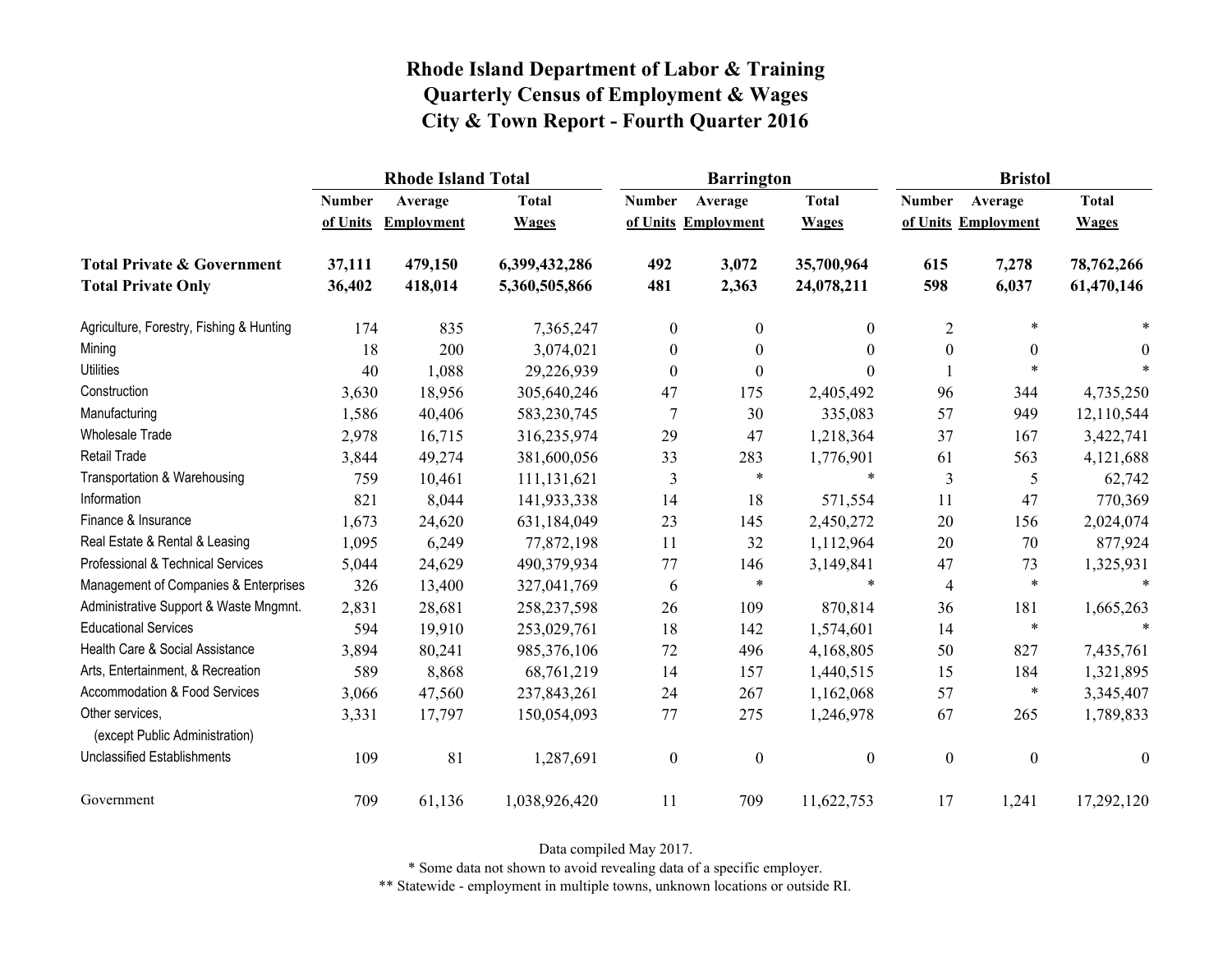|                                                   | <b>Burrillville</b> |                     |              |                  | <b>Central Falls</b> |                  | Charlestown      |                     |              |
|---------------------------------------------------|---------------------|---------------------|--------------|------------------|----------------------|------------------|------------------|---------------------|--------------|
|                                                   | <b>Number</b>       | Average             | <b>Total</b> | <b>Number</b>    | Average              | <b>Total</b>     | <b>Number</b>    | Average             | <b>Total</b> |
|                                                   |                     | of Units Employment | <b>Wages</b> |                  | of Units Employment  | <b>Wages</b>     |                  | of Units Employment | <b>Wages</b> |
| <b>Total Private &amp; Government</b>             | 304                 | 3,318               | 37,646,650   | 263              | 2,975                | 29,922,543       | 237              | 1,547               | 16,458,232   |
| <b>Total Private Only</b>                         | 288                 | 2,715               | 31,128,613   | 254              | 2,354                | 20,449,148       | 222              | 1,344               | 14,024,049   |
| Agriculture, Forestry, Fishing & Hunting          | 3                   | $\ast$              | *            | $\theta$         | $\theta$             | $\mathbf{0}$     | $\overline{2}$   |                     |              |
| Mining                                            | $\theta$            | $\theta$            | $\theta$     | $\theta$         | $\theta$             | $\theta$         | 3                |                     |              |
| <b>Utilities</b>                                  | $\overline{2}$      | $\ast$              | $\ast$       | $\Omega$         | $\theta$             | $\theta$         | $\boldsymbol{0}$ | $\boldsymbol{0}$    | $\theta$     |
| Construction                                      | 71                  | 296                 | 4,703,581    | 27               | 128                  | 1,292,878        | 54               | 165                 | 2,519,685    |
| Manufacturing                                     | 13                  | 737                 | 11,561,702   | 28               | 575                  | 5,988,368        | $\overline{2}$   | $\ast$              |              |
| <b>Wholesale Trade</b>                            | 20                  | 67                  | 2,252,118    | 3                | 20                   | 340,617          | $\boldsymbol{7}$ | 19                  | 429,701      |
| Retail Trade                                      | 21                  | 139                 | 771,012      | 45               | 229                  | 1,749,570        | 23               | 147                 | 1,183,079    |
| Transportation & Warehousing                      | 3                   | 49                  | 400,554      | 12               | 29                   | 143,543          |                  | $\ast$              | $\ast$       |
| Information                                       | 5                   | 29                  | 225,691      |                  | *                    | $\ast$           | 5                | 21                  | 128,627      |
| Finance & Insurance                               | 4                   | $\ast$              | $\ast$       | 6                | 36                   | 308,137          | 9                | 51                  | 920,911      |
| Real Estate & Rental & Leasing                    | 4                   | 6                   | 67,740       |                  | 41                   | 310,358          | 8                | 35                  | 506,683      |
| Professional & Technical Services                 | 31                  | 54                  | 831,593      | 11               | 16                   | 129,394          | 18               | 49                  | 953,139      |
| Management of Companies & Enterprises             | $\boldsymbol{0}$    | $\boldsymbol{0}$    | $\theta$     | $\theta$         | $\boldsymbol{0}$     | $\theta$         |                  | $\ast$              | $\ast$       |
| Administrative Support & Waste Mngmnt.            | 20                  | 85                  | 785,704      | 17               | 360                  | 3,646,536        | 21               | 79                  | 755,943      |
| <b>Educational Services</b>                       | 3                   | 14                  | 57,375       | $\overline{2}$   | $\ast$               | $\ast$           | $\overline{2}$   | $\ast$              |              |
| Health Care & Social Assistance                   | 26                  | 569                 | 5,582,252    | 36               | 398                  | 2,956,641        | 20               | 141                 | 1,551,453    |
| Arts, Entertainment, & Recreation                 | $\overline{7}$      | 53                  | 199,824      | $\boldsymbol{0}$ | $\mathbf{0}$         | $\boldsymbol{0}$ | $\overline{4}$   | 26                  | 587,408      |
| Accommodation & Food Services                     | 26                  | 466                 | 1,799,720    | 34               | 264                  | 1,213,776        | 19               | 268                 | 1,089,705    |
| Other services,<br>(except Public Administration) | 27                  | 72                  | 525,696      | 24               | 87                   | 601,105          | 23               | 42                  | 216,980      |
| <b>Unclassified Establishments</b>                | $\overline{2}$      | $\ast$              | $\ast$       |                  | $\ast$               | $\ast$           | $\boldsymbol{0}$ | $\boldsymbol{0}$    | $\mathbf{0}$ |
| Government                                        | 16                  | 603                 | 6,518,037    | 9                | 621                  | 9,473,395        | 15               | 203                 | 2,434,183    |

Data compiled May 2017.

\* Some data not shown to avoid revealing data of a specific employer.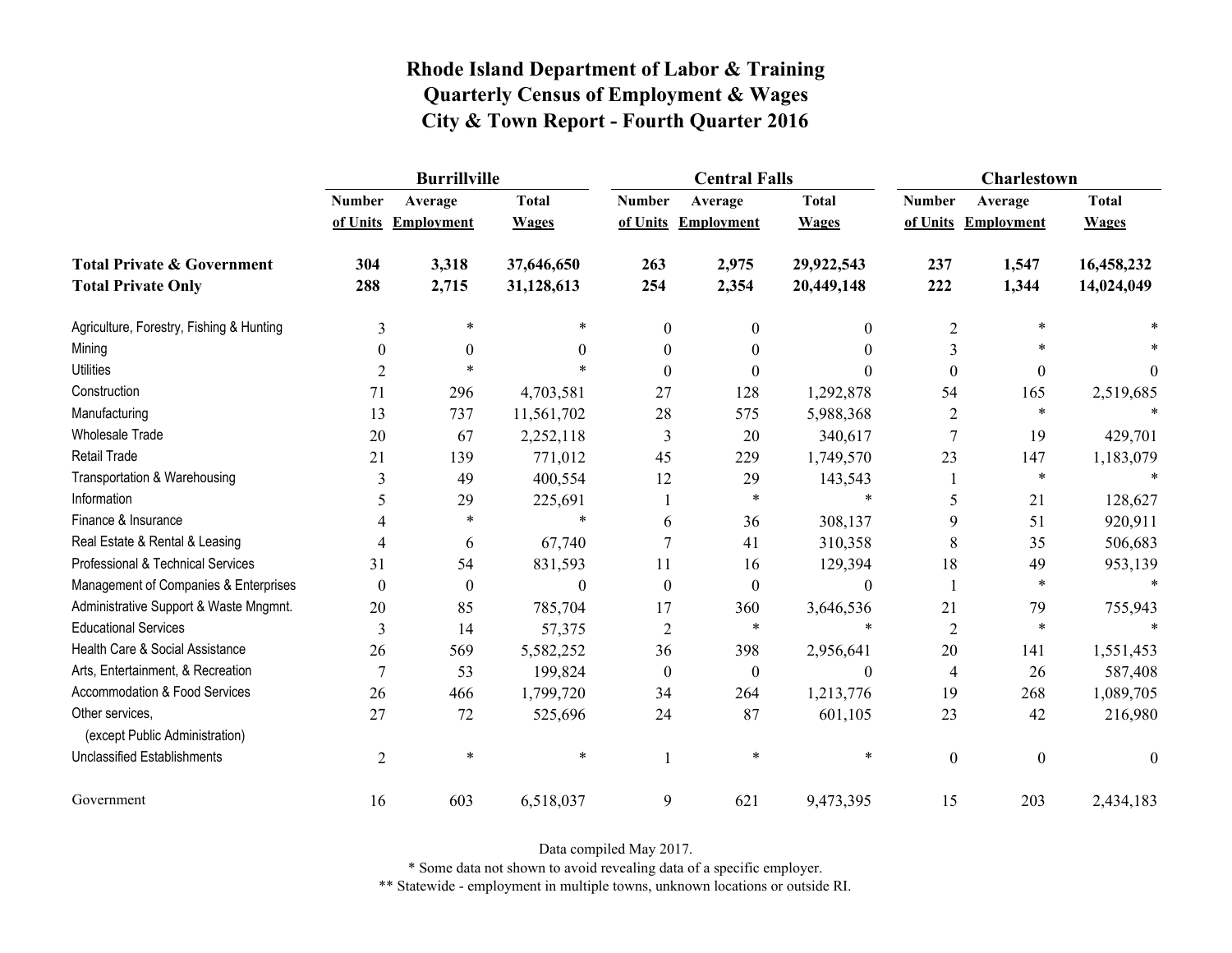|                                                   | Coventry         |                     |                  |                  | <b>Cranston</b>     |              | <b>Cumberland</b> |                     |              |
|---------------------------------------------------|------------------|---------------------|------------------|------------------|---------------------|--------------|-------------------|---------------------|--------------|
|                                                   | <b>Number</b>    | Average             | <b>Total</b>     | <b>Number</b>    | Average             | <b>Total</b> | <b>Number</b>     | Average             | <b>Total</b> |
|                                                   |                  | of Units Employment | <b>Wages</b>     |                  | of Units Employment | <b>Wages</b> |                   | of Units Employment | <b>Wages</b> |
| <b>Total Private &amp; Government</b>             | 705              | 7,999               | 79,517,271       | 2,527            | 37,605              | 488,850,070  | 900               | 11,281              | 144,465,847  |
| <b>Total Private Only</b>                         | 687              | 6,728               | 65,892,490       | 2,495            | 31,041              | 358,772,818  | 886               | 10,137              | 128,785,445  |
| Agriculture, Forestry, Fishing & Hunting          | 3                | $\ast$              | $\ast$           | 10               | $\ast$              | $\ast$       |                   | $\ast$              |              |
| Mining                                            | $\theta$         | $\theta$            | $\theta$         | $\overline{2}$   | *                   | $\ast$       |                   | $\ast$              |              |
| <b>Utilities</b>                                  | $\boldsymbol{0}$ | $\theta$            | $\theta$         | $\boldsymbol{0}$ | $\boldsymbol{0}$    | $\theta$     | $\overline{2}$    | $\ast$              |              |
| Construction                                      | 119              | 401                 | 4,309,955        | 231              | 1,341               | 21,066,618   | 108               | 648                 | 11,511,822   |
| Manufacturing                                     | 36               | 554                 | 12,212,857       | 151              | 3,478               | 48,975,014   | 31                | 1,675               | 20,587,214   |
| Wholesale Trade                                   | 29               | 259                 | 4,967,606        | 152              | 1,727               | 28,853,397   | 59                | 604                 | 10,688,045   |
| <b>Retail Trade</b>                               | 88               | 1,736               | 12,284,056       | 302              | 5,156               | 40,684,693   | 83                | 951                 | 7,204,894    |
| Transportation & Warehousing                      | 10               | 151                 | 951,126          | 59               | 596                 | 6,812,081    | 20                | 642                 | 6,603,484    |
| Information                                       | 12               | $\ast$              | $\ast$           | 38               | 2,320               | 47,634,611   | 19                | 136                 | 1,821,281    |
| Finance & Insurance                               | 22               | 102                 | 1,447,804        | 140              | 868                 | 14,768,554   | 43                | 170                 | 2,461,215    |
| Real Estate & Rental & Leasing                    | 18               | 50                  | 546,010          | 78               | 364                 | 7,378,255    | 34                | 110                 | 1,772,505    |
| Professional & Technical Services                 | 57               | 353                 | 5,001,624        | 290              | 2,224               | 38,525,532   | 127               | 332                 | 5,966,972    |
| Management of Companies & Enterprises             | 5                | 58                  | 900,049          | 14               | 577                 | 9,822,443    | 15                | $\ast$              | $\ast$       |
| Administrative Support & Waste Mngmnt.            | 58               | 352                 | 3,152,514        | 177              | 2,709               | 22,141,680   | 66                | 868                 | 10,457,972   |
| <b>Educational Services</b>                       | 11               | 99                  | 598,923          | 32               | 303                 | 1,932,963    | 19                | 364                 | 3,559,418    |
| Health Care & Social Assistance                   | 73               | 1,290               | 11,884,203       | 338              | 3,854               | 37,265,697   | 101               | 868                 | 8,127,364    |
| Arts, Entertainment, & Recreation                 | 7                | 23                  | 148,742          | 38               | 444                 | 2,512,680    | 9                 | 66                  | 333,632      |
| <b>Accommodation &amp; Food Services</b>          | 61               | 960                 | 4,150,266        | 197              | 3,339               | 15,251,577   | 56                | 737                 | 3,400,421    |
| Other services,<br>(except Public Administration) | 78               | 291                 | 1,950,069        | 242              | 1,693               | 14,460,151   | 90                | 548                 | 5,235,302    |
| <b>Unclassified Establishments</b>                | $\boldsymbol{0}$ | $\boldsymbol{0}$    | $\boldsymbol{0}$ | $\overline{4}$   | $\ast$              | $\ast$       | $\overline{2}$    | $\ast$              | *            |
| Government                                        | 18               | 1,271               | 13,624,781       | 32               | 6,564               | 130,077,252  | 14                | 1,144               | 15,680,402   |

Data compiled May 2017.

\* Some data not shown to avoid revealing data of a specific employer.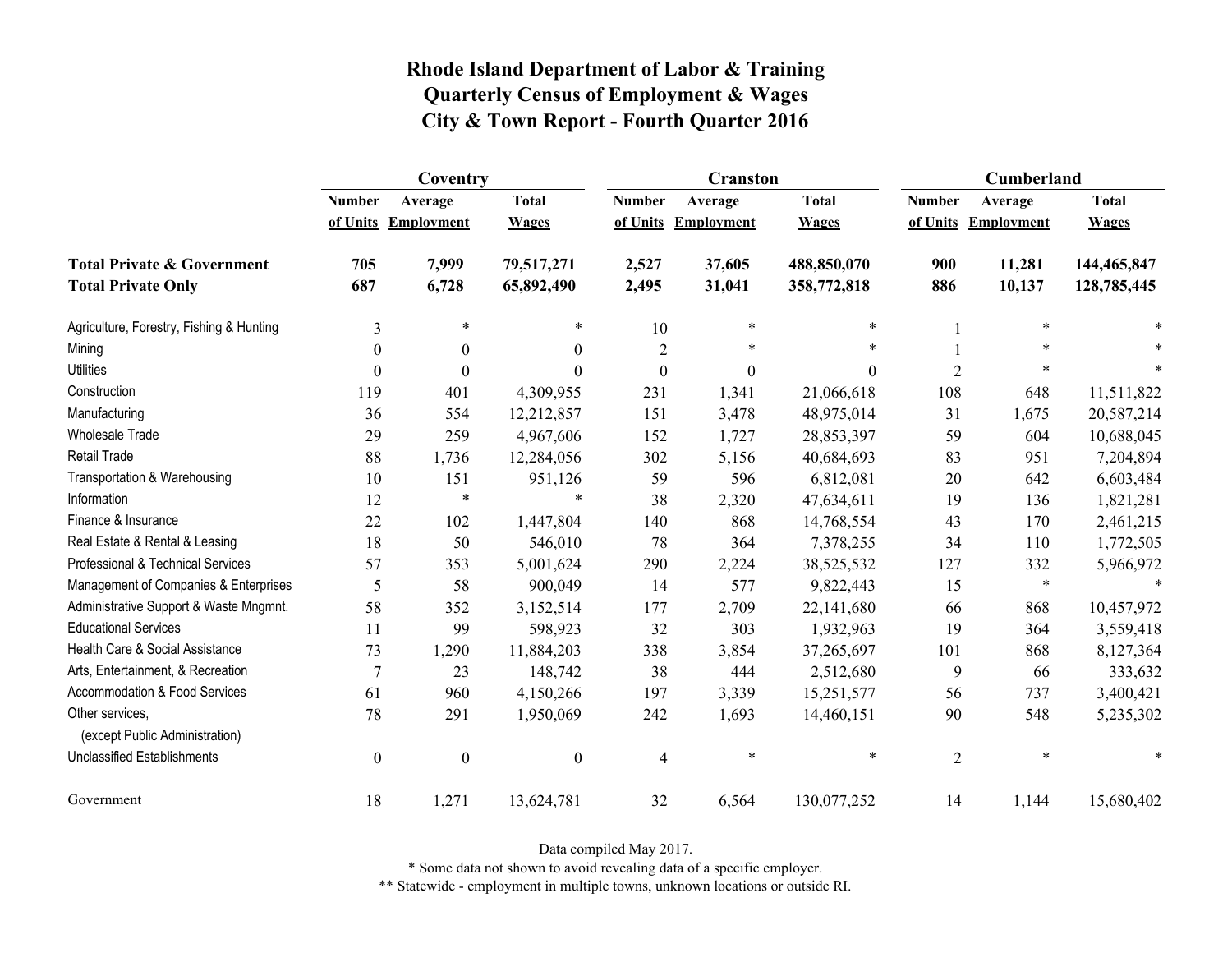|                                                   | <b>East Greenwich</b> |                     |              |                  | <b>East Providence</b> |               | <b>Exeter</b>    |                     |              |
|---------------------------------------------------|-----------------------|---------------------|--------------|------------------|------------------------|---------------|------------------|---------------------|--------------|
|                                                   | <b>Number</b>         | Average             | <b>Total</b> | <b>Number</b>    | Average                | <b>Total</b>  | <b>Number</b>    | Average             | <b>Total</b> |
|                                                   |                       | of Units Employment | <b>Wages</b> |                  | of Units Employment    | <b>Wages</b>  |                  | of Units Employment | <b>Wages</b> |
| <b>Total Private &amp; Government</b>             | 818                   | 8,062               | 98,261,137   | 1,494            | 22,152                 | 276,808,939   | 185              | 1,484               | 15,183,721   |
| <b>Total Private Only</b>                         | 803                   | 7,375               | 88,318,790   | 1,473            | 20,585                 | 252, 128, 157 | 180              | 1,391               | 14,150,578   |
| Agriculture, Forestry, Fishing & Hunting          | $\overline{2}$        | $\ast$              |              | $\boldsymbol{0}$ | $\mathbf{0}$           | $\mathbf{0}$  | 8                | 76                  | 483,581      |
| Mining                                            | $\boldsymbol{0}$      | $\boldsymbol{0}$    | 0            | $\boldsymbol{0}$ | $\boldsymbol{0}$       | $\theta$      | $\boldsymbol{0}$ | $\boldsymbol{0}$    | $\Omega$     |
| <b>Utilities</b>                                  |                       | $\ast$              |              | $\theta$         | $\theta$               | $\Omega$      | $\mathbf{0}$     | $\boldsymbol{0}$    | $\Omega$     |
| Construction                                      | 44                    | 186                 | 2,708,276    | 177              | 880                    | 17,197,344    | 38               | 117                 | 1,295,082    |
| Manufacturing                                     | 19                    | 290                 | 4,598,975    | 94               | 2,549                  | 35,974,584    | 8                | 40                  | 683,415      |
| Wholesale Trade                                   | 51                    | 172                 | 5,427,411    | 84               | 1,156                  | 17,124,983    | 8                | $\ast$              |              |
| Retail Trade                                      | 69                    | 956                 | 8,325,674    | 142              | 1,866                  | 16,711,713    | 11               | 59                  | 366,780      |
| Transportation & Warehousing                      | 5                     | 85                  | 501,074      | 30               | 343                    | 2,808,505     | 5                | $\ast$              |              |
| Information                                       | 19                    | 53                  | 1,573,991    | 14               | 336                    | 6,316,292     | 3                | *                   |              |
| Finance & Insurance                               | 58                    | 253                 | 5,132,418    | 103              | 3,007                  | 53,503,944    | 5                | *                   |              |
| Real Estate & Rental & Leasing                    | 35                    | 59                  | 834,733      | 51               | 264                    | 3,278,161     | 6                | 8                   | 98,502       |
| Professional & Technical Services                 | 147                   | 782                 | 14,721,304   | 204              | 1,102                  | 18,664,269    | 18               | $\ast$              |              |
| Management of Companies & Enterprises             | 8                     | 199                 | 5,684,923    | 11               | $\ast$                 | $\ast$        |                  | $\ast$              |              |
| Administrative Support & Waste Mngmnt.            | 50                    | 265                 | 2,578,008    | 119              | 1,166                  | 9,915,878     | 25               | 134                 | 1,742,872    |
| <b>Educational Services</b>                       | 16                    | 743                 | 7,770,464    | 22               | 404                    | 4,374,321     | $\overline{2}$   | $\ast$              |              |
| Health Care & Social Assistance                   | 125                   | 1,639               | 19,832,047   | 160              | 4,376                  | 42,858,038    | 12               | 158                 | 1,334,000    |
| Arts, Entertainment, & Recreation                 | 9                     | 51                  | 362,168      | 29               | 670                    | 3,181,253     | $\mathfrak{S}$   | 62                  | 351,097      |
| <b>Accommodation &amp; Food Services</b>          | 62                    | 1,318               | 5,855,814    | 106              | 1,625                  | 6,818,117     | 13               | 187                 | 1,085,028    |
| Other services,<br>(except Public Administration) | 82                    | 303                 | 2,191,678    | 126              | 699                    | 6,581,078     | 12               | 42                  | 333,582      |
| <b>Unclassified Establishments</b>                |                       | $\ast$              | $\ast$       | $\mathbf{1}$     | $\ast$                 | $\ast$        | $\boldsymbol{0}$ | $\boldsymbol{0}$    | $\theta$     |
| Government                                        | 15                    | 687                 | 9,942,347    | 21               | 1,567                  | 24,680,782    | 5                | 93                  | 1,033,143    |

Data compiled May 2017.

\* Some data not shown to avoid revealing data of a specific employer.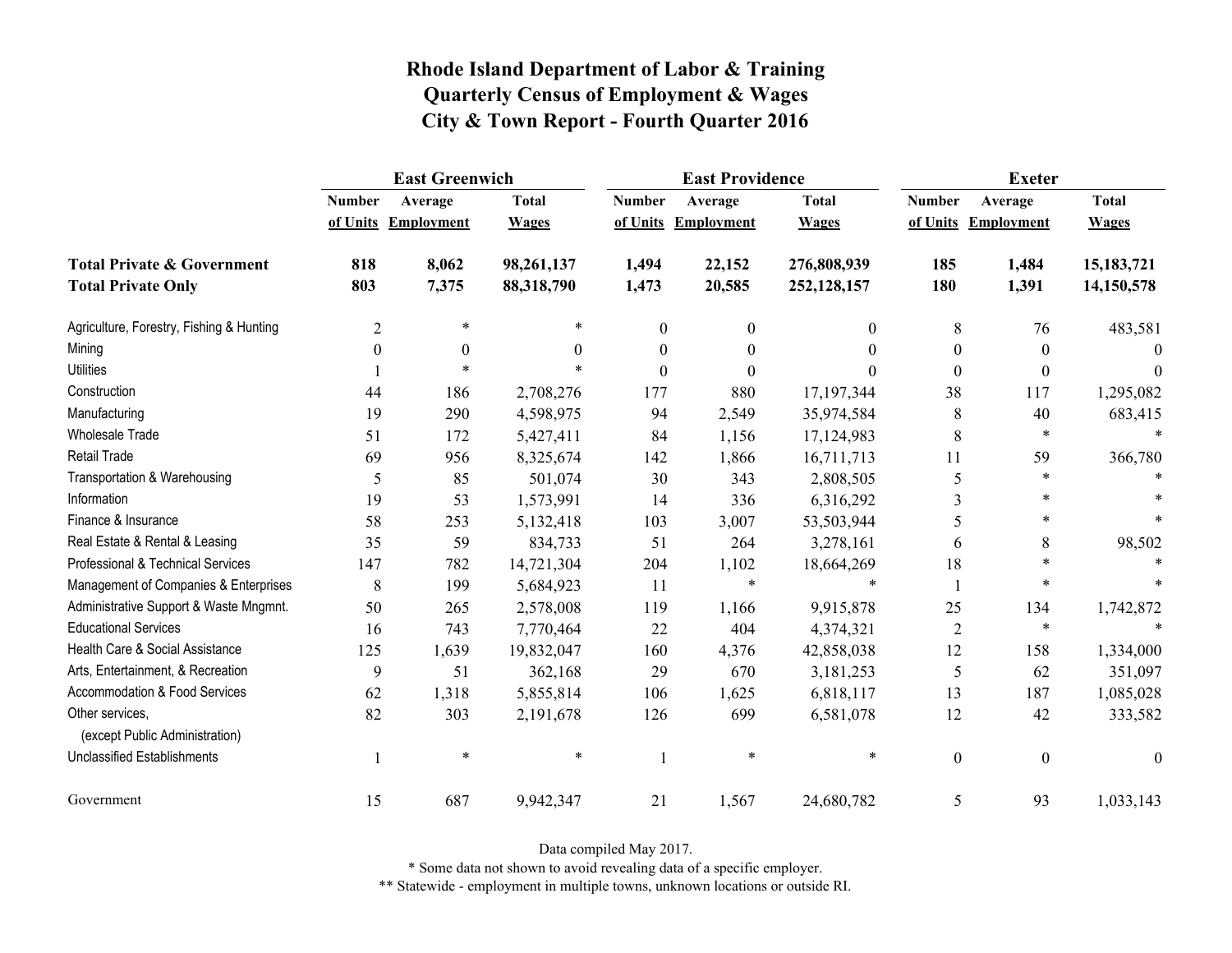|                                                   | Foster           |                     |              |                | Glocester           |                  | Hopkinton        |                     |              |
|---------------------------------------------------|------------------|---------------------|--------------|----------------|---------------------|------------------|------------------|---------------------|--------------|
|                                                   | <b>Number</b>    | Average             | <b>Total</b> | <b>Number</b>  | Average             | <b>Total</b>     | <b>Number</b>    | Average             | <b>Total</b> |
|                                                   |                  | of Units Employment | <b>Wages</b> |                | of Units Employment | <b>Wages</b>     |                  | of Units Employment | <b>Wages</b> |
| <b>Total Private &amp; Government</b>             | 99               | 509                 | 4,202,678    | 193            | 1,541               | 14,058,542       | 202              | 1,177               | 13,013,511   |
| <b>Total Private Only</b>                         | 93               | 406                 | 3,159,966    | 176            | 1,066               | 8,505,074        | 190              | 1,067               | 11,674,798   |
| Agriculture, Forestry, Fishing & Hunting          | 3                | 19                  | 156,609      | $\overline{2}$ | $\ast$              | *                | 5                | $\ast$              |              |
| Mining                                            | $\theta$         | $\boldsymbol{0}$    | 0            | $\theta$       | $\theta$            | $\theta$         |                  |                     |              |
| <b>Utilities</b>                                  | $\boldsymbol{0}$ | $\boldsymbol{0}$    | $\theta$     | $\theta$       | $\boldsymbol{0}$    | $\theta$         | $\boldsymbol{0}$ | 0                   | $\theta$     |
| Construction                                      | 20               | 41                  | 388,143      | 49             | 141                 | 1,607,795        | 56               | 149                 | 1,856,887    |
| Manufacturing                                     | $\overline{2}$   | *                   | $\ast$       | 2              | *                   | $\ast$           | 21               | 384                 | 5,029,859    |
| Wholesale Trade                                   | 4                | $\overline{7}$      | 138,351      | 4              | 4                   | 42,204           | $\boldsymbol{7}$ | 19                  | 506,471      |
| <b>Retail Trade</b>                               | 8                | 36                  | 143,369      | 20             | 172                 | 988,992          | 19               | 110                 | 887,826      |
| Transportation & Warehousing                      |                  | $\ast$              | *            | 7              | 76                  | 638,926          | $\boldsymbol{0}$ | $\boldsymbol{0}$    | $\theta$     |
| Information                                       | $\overline{2}$   | $\ast$              | $\ast$       | 3              | 18                  | 76,275           | 3                | 14                  | 83,071       |
| Finance & Insurance                               |                  | $\ast$              | *            | 5              | 26                  | 257,496          | 4                | $\ast$              |              |
| Real Estate & Rental & Leasing                    | $\theta$         | $\boldsymbol{0}$    | $\Omega$     | 4              | 6                   | 71,878           | $\overline{2}$   | $\ast$              |              |
| Professional & Technical Services                 | 12               | 17                  | 212,770      | 13             | $\ast$              | *                | 12               | $27\,$              | 695,865      |
| Management of Companies & Enterprises             | $\mathbf{1}$     | *                   | $\ast$       | $\Omega$       | $\theta$            | $\mathbf{0}$     | 1                | $\ast$              |              |
| Administrative Support & Waste Mngmnt.            | 13               | 65                  | 582,129      | 13             | 59                  | 452,448          | 16               | 27                  | 242,031      |
| <b>Educational Services</b>                       | $\theta$         | $\boldsymbol{0}$    | $\Omega$     |                | *                   | *                | $\boldsymbol{0}$ | $\boldsymbol{0}$    |              |
| Health Care & Social Assistance                   | 9                | 76                  | 548,319      | 15             | 227                 | 1,513,910        | 21               | 175                 | 1,407,233    |
| Arts, Entertainment, & Recreation                 | $\overline{c}$   | $\ast$              | $\ast$       | 3              | 10                  | 107,899          | $\mathfrak{Z}$   | 39                  | 144,447      |
| Accommodation & Food Services                     | 6                | 36                  | 126,653      | 18             | 181                 | 640,210          | 9                | 76                  | 306,858      |
| Other services,<br>(except Public Administration) | 4                | 11                  | 65,989       | 17             | 41                  | 453,783          | 10               | 25                  | 138,783      |
| <b>Unclassified Establishments</b>                | $\overline{2}$   | $\ast$              | $\ast$       | $\mathbf{0}$   | $\boldsymbol{0}$    | $\boldsymbol{0}$ | $\boldsymbol{0}$ | $\boldsymbol{0}$    | $\mathbf{0}$ |
| Government                                        | 6                | 103                 | 1,042,712    | 17             | 475                 | 5,553,468        | 12               | 110                 | 1,338,713    |

Data compiled May 2017.

\* Some data not shown to avoid revealing data of a specific employer.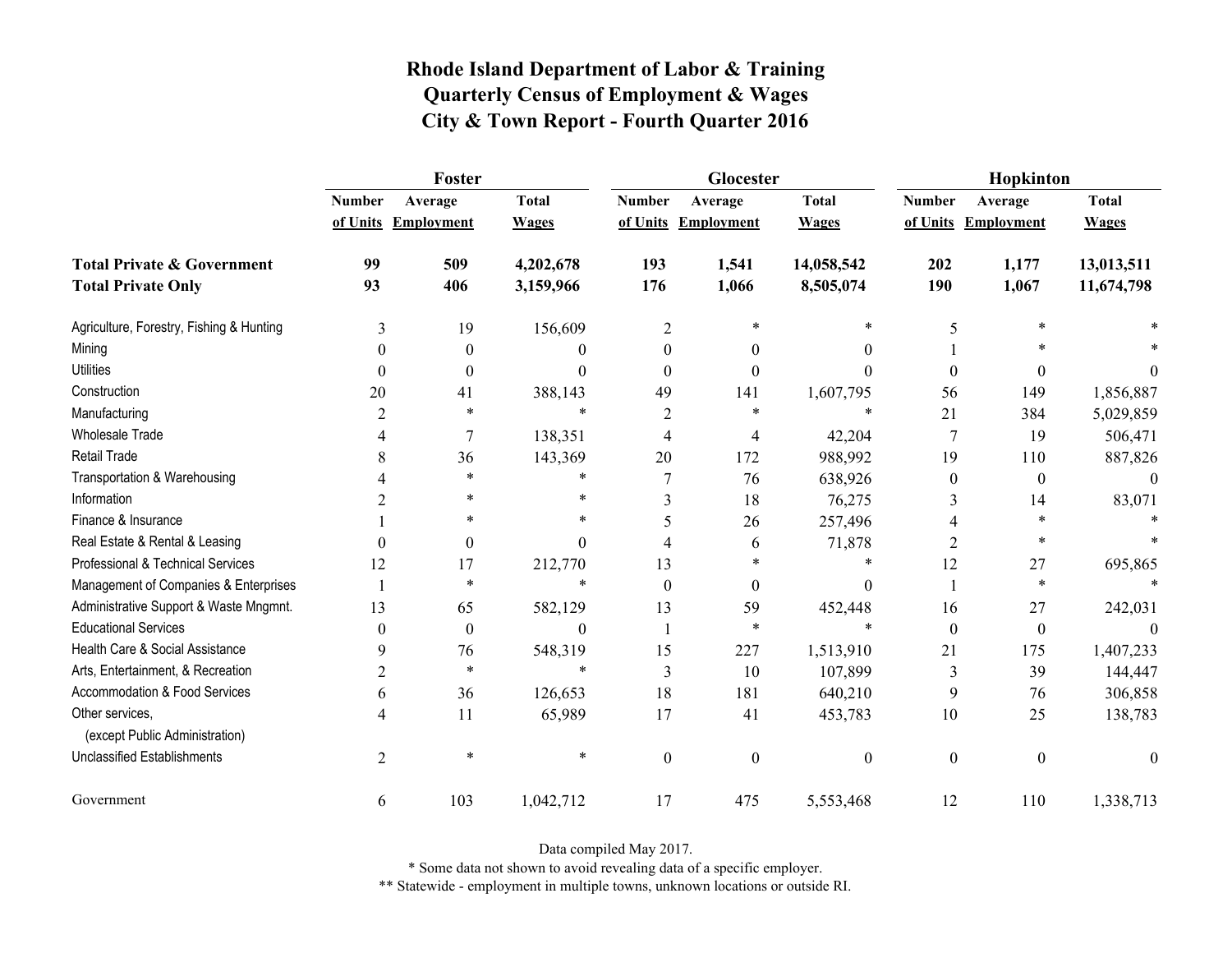|                                                   | Jamestown      |                     |                  |                | <b>Johnston</b>   |              | Lincoln       |                     |              |
|---------------------------------------------------|----------------|---------------------|------------------|----------------|-------------------|--------------|---------------|---------------------|--------------|
|                                                   | <b>Number</b>  | Average             | <b>Total</b>     | <b>Number</b>  | Average           | <b>Total</b> | <b>Number</b> | Average             | <b>Total</b> |
|                                                   |                | of Units Employment | <b>Wages</b>     | of Units       | <b>Employment</b> | <b>Wages</b> |               | of Units Employment | <b>Wages</b> |
| <b>Total Private &amp; Government</b>             | 213            | 1,214               | 11,862,426       | 1,088          | 13,762            | 168,097,791  | 761           | 15,130              | 197,762,267  |
| <b>Total Private Only</b>                         | 198            | 878                 | 8,611,829        | 1,075          | 12,549            | 150,347,889  | 739           | 13,998              | 181,072,447  |
| Agriculture, Forestry, Fishing & Hunting          | $\overline{2}$ | $\ast$              | $\ast$           | $\,8\,$        | 44                | 173,619      | $\sqrt{2}$    | $\ast$              |              |
| Mining                                            | $\Omega$       | $\mathbf{0}$        | $\mathbf{0}$     |                | $\ast$            | $\ast$       | $\mathbf{0}$  | $\theta$            | 0            |
| <b>Utilities</b>                                  | $\theta$       | $\theta$            | $\boldsymbol{0}$ | $\overline{2}$ | 53                | 1,399,787    | 3             | $\ast$              |              |
| Construction                                      | 27             | 63                  | 810,528          | 168            | 871               | 13,531,657   | 92            | 856                 | 12,859,099   |
| Manufacturing                                     | 3              | $\ast$              | $\ast$           | 75             | 977               | 9,662,549    | 40            | 1,834               | 27,558,436   |
| Wholesale Trade                                   | 12             | 40                  | 1,021,294        | 47             | 262               | 4,486,628    | 60            | 543                 | 8,998,264    |
| <b>Retail Trade</b>                               | 11             | 96                  | 521,930          | 142            | 1,650             | 15,360,336   | 59            | 890                 | 8,295,427    |
| Transportation & Warehousing                      | 4              | 6                   | 61,844           | 40             | 516               | 5,732,675    | 18            | 404                 | 4,441,081    |
| Information                                       | 5              | $10\,$              | 121,285          | $\,8\,$        | 408               | 9,002,161    | 14            | 254                 | 3,408,870    |
| Finance & Insurance                               | 6              | 9                   | 173,634          | 27             | 1,475             | 35,249,211   | 30            | 2,635               | 41,607,610   |
| Real Estate & Rental & Leasing                    | 9              | $\ast$              | $\ast$           | 36             | 323               | 3,876,355    | 18            | 38                  | 517,319      |
| Professional & Technical Services                 | 44             | 77                  | 1,683,392        | 77             | 210               | 2,689,026    | 115           | 633                 | 14,373,316   |
| Management of Companies & Enterprises             | $\overline{2}$ | $\ast$              | $\ast$           | 6              | $\ast$            | $\ast$       | 8             | 463                 | 11,025,283   |
| Administrative Support & Waste Mngmnt.            | 15             | 64                  | 717,645          | 115            | 1,977             | 18,902,965   | 54            | 774                 | 5,916,068    |
| <b>Educational Services</b>                       | 2              | $\theta$            | $\ast$           | 10             | 76                | 397,138      | 8             | 138                 | 2,045,548    |
| Health Care & Social Assistance                   | 13             | 100                 | 727,685          | 129            | 1,779             | 18,820,611   | 83            | 1,156               | 11,382,902   |
| Arts, Entertainment, & Recreation                 | 9              | 126                 | 753,500          | 9              | 77                | 591,883      | 13            | 2,121               | 19,759,896   |
| Accommodation & Food Services                     | 14             | 167                 | 726,301          | 81             | 1,202             | 5,160,108    | 54            | 853                 | 4,177,107    |
| Other services,<br>(except Public Administration) | 20             | 69                  | 839,026          | 93             | 523               | 4,279,918    | 67            | 340                 | 3,038,112    |
| <b>Unclassified Establishments</b>                | $\mathbf{0}$   | $\boldsymbol{0}$    | $\boldsymbol{0}$ |                | $\ast$            | $\ast$       |               | $\ast$              |              |
| Government                                        | 15             | 336                 | 3,250,597        | 13             | 1,213             | 17,749,902   | 22            | 1,132               | 16,689,820   |

Data compiled May 2017.

\* Some data not shown to avoid revealing data of a specific employer.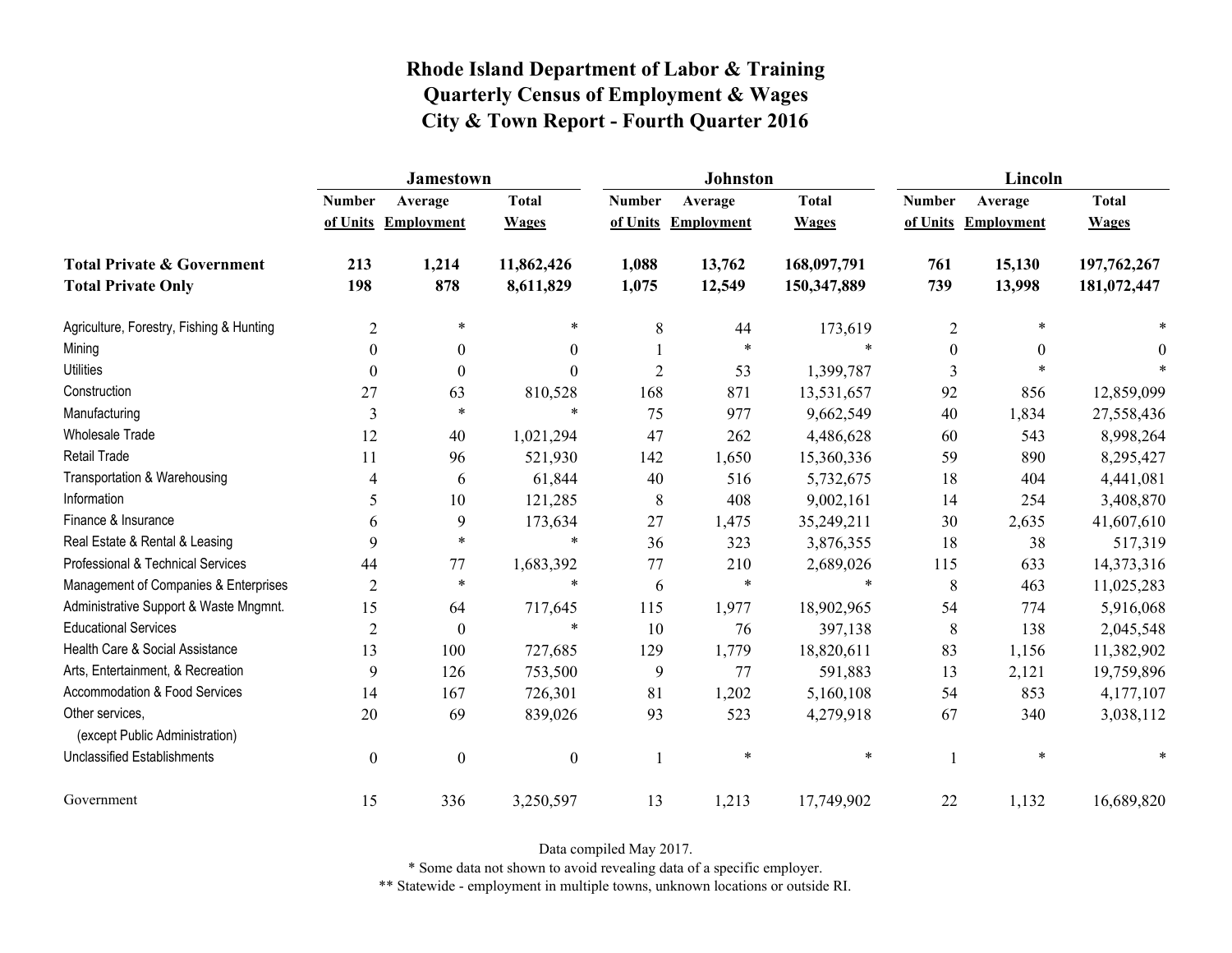|                                                   | <b>Little Compton</b> |                     |              |                | <b>Middletown</b>   |              | Narragansett     |                   |              |
|---------------------------------------------------|-----------------------|---------------------|--------------|----------------|---------------------|--------------|------------------|-------------------|--------------|
|                                                   | <b>Number</b>         | Average             | <b>Total</b> | <b>Number</b>  | Average             | <b>Total</b> | <b>Number</b>    | Average           | <b>Total</b> |
|                                                   |                       | of Units Employment | <b>Wages</b> |                | of Units Employment | <b>Wages</b> | of Units         | <b>Employment</b> | <b>Wages</b> |
| <b>Total Private &amp; Government</b>             | 150                   | 730                 | 7,481,357    | 705            | 10,959              | 133,085,168  | 488              | 4,442             | 50,023,649   |
| <b>Total Private Only</b>                         | 144                   | 599                 | 5,920,603    | 692            | 10,325              | 124,149,769  | 469              | 3,527             | 35,153,907   |
| Agriculture, Forestry, Fishing & Hunting          | 9                     | 49                  | 268,256      | 4              | 44                  | 423,804      | 8                | 27                | 462,280      |
| Mining                                            | $\boldsymbol{0}$      | $\boldsymbol{0}$    | $\theta$     |                | $\ast$              |              | $\boldsymbol{0}$ | $\boldsymbol{0}$  | $\theta$     |
| <b>Utilities</b>                                  | $\theta$              | $\theta$            | $\Omega$     |                | $\ast$              |              |                  |                   |              |
| Construction                                      | 27                    | 121                 | 1,720,428    | 66             | 412                 | 5,984,955    | 42               | 140               | 1,509,643    |
| Manufacturing                                     | $\overline{2}$        | $\ast$              | $\ast$       | 15             | 441                 | 8,425,186    | 11               | 261               | 5,136,632    |
| <b>Wholesale Trade</b>                            | 6                     | 7                   | 225,579      | 20             | 160                 | 4,014,346    | 24               | 93                | 1,305,128    |
| <b>Retail Trade</b>                               | 8                     | 36                  | 202,892      | 90             | 1,489               | 11,756,315   | 47               | 649               | 7,058,678    |
| Transportation & Warehousing                      |                       | $\ast$              | $\ast$       | 11             | 159                 | 1,921,959    | $10\,$           | 94                | 910,336      |
| Information                                       | 0                     | $\boldsymbol{0}$    | $\theta$     | 12             | 176                 | 3,392,828    | 9                | 12                | 504,785      |
| Finance & Insurance                               | 3                     | $\ast$              | $\ast$       | 31             | 644                 | 12,205,127   | 22               | 59                | 965,413      |
| Real Estate & Rental & Leasing                    | $\overline{2}$        | $\overline{c}$      | 185,217      | 31             | 116                 | 1,245,892    | 27               | 128               | 1,728,277    |
| Professional & Technical Services                 | 14                    | 25                  | 364,344      | 106            | 2,431               | 42,189,669   | 64               | 142               | 2,502,474    |
| Management of Companies & Enterprises             |                       | $\ast$              | $\ast$       | $\overline{7}$ | 314                 | 4,873,787    | 4                | $\ast$            |              |
| Administrative Support & Waste Mngmnt.            | 24                    | 37                  | 337,559      | 43             | 230                 | 1,790,580    | 26               | 89                | 701,386      |
| <b>Educational Services</b>                       | $\overline{2}$        | $\ast$              | $\ast$       | 11             | $\ast$              | $\ast$       | 5                | 4                 | 97,239       |
| Health Care & Social Assistance                   | 6                     | 27                  | 148,839      | 72             | 1,245               | 11,342,711   | 37               | 414               | 4,302,551    |
| Arts, Entertainment, & Recreation                 | 8                     | 44                  | 400,761      | 16             | 152                 | 930,316      | 10               | 108               | 1,283,979    |
| <b>Accommodation &amp; Food Services</b>          | 10                    | 87                  | 411,874      | 91             | 1,585               | 7,804,610    | 76               | 1,082             | 5,030,400    |
| Other services,<br>(except Public Administration) | 20                    | 75                  | 539,206      | 63             | 461                 | 2,581,814    | 44               | 210               | 1,393,701    |
| <b>Unclassified Establishments</b>                |                       | $\ast$              | $\ast$       |                | $\ast$              | $\ast$       | $\overline{2}$   | $\ast$            |              |
| Government                                        | 6                     | 131                 | 1,560,754    | 13             | 634                 | 8,935,399    | 19               | 915               | 14,869,742   |

Data compiled May 2017.

\* Some data not shown to avoid revealing data of a specific employer.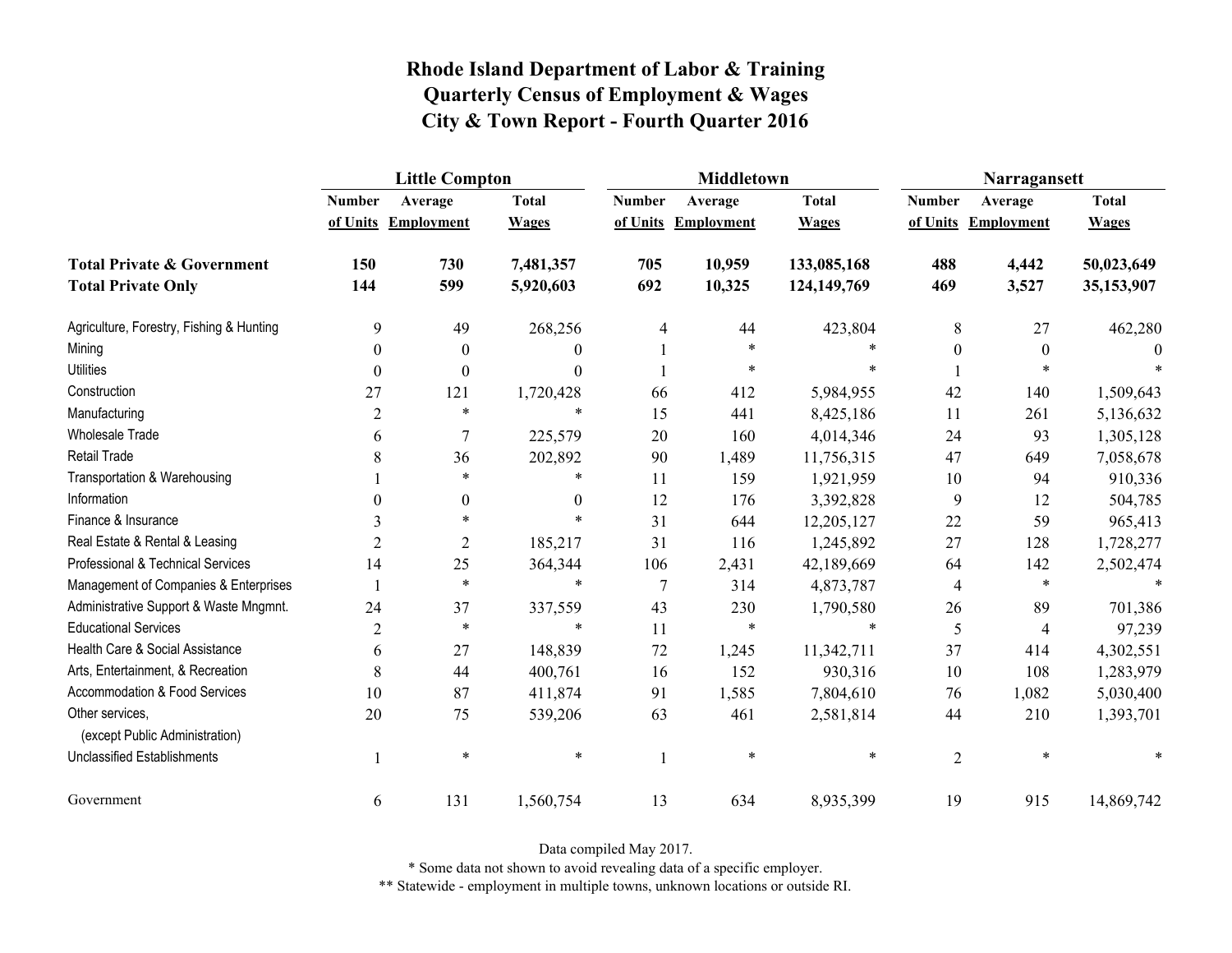|                                                   | <b>Newport</b> |                     |              |                  | <b>New Shoreham</b> |                  | <b>North Kingstown</b> |                     |              |  |
|---------------------------------------------------|----------------|---------------------|--------------|------------------|---------------------|------------------|------------------------|---------------------|--------------|--|
|                                                   | <b>Number</b>  | Average             | <b>Total</b> | <b>Number</b>    | Average             | <b>Total</b>     | <b>Number</b>          | Average             | <b>Total</b> |  |
|                                                   |                | of Units Employment | <b>Wages</b> |                  | of Units Employment | <b>Wages</b>     |                        | of Units Employment | <b>Wages</b> |  |
| <b>Total Private &amp; Government</b>             | 1,331          | 17,823              | 253,830,747  | 224              | 707                 | 10,759,475       | 1,017                  | 16,634              | 211,100,741  |  |
| <b>Total Private Only</b>                         | 1,296          | 12,145              | 123,795,064  | 210              | 582                 | 9,477,241        | 997                    | 15,228              | 190,322,870  |  |
| Agriculture, Forestry, Fishing & Hunting          | 4              | $\ast$              | $\ast$       | 3                | $\ast$              | *                | 11                     | 66                  | 1,663,952    |  |
| Mining                                            |                | $\ast$              | $\ast$       | $\boldsymbol{0}$ | $\boldsymbol{0}$    | $\theta$         | $\boldsymbol{0}$       | $\boldsymbol{0}$    | $\Omega$     |  |
| <b>Utilities</b>                                  | $\theta$       | $\Omega$            | 0            | $\overline{2}$   | $\ast$              |                  |                        |                     |              |  |
| Construction                                      | 89             | 398                 | 6,805,893    | 32               | 58                  | 693,680          | 103                    | 421                 | 6,431,583    |  |
| Manufacturing                                     | 27             | 147                 | 1,706,679    | 7                | 9                   | 87,018           | 68                     | 6,101               | 94,329,654   |  |
| <b>Wholesale Trade</b>                            | 40             | 120                 | 2,531,493    |                  | $\ast$              | $\ast$           | 81                     | 589                 | 10,646,875   |  |
| Retail Trade                                      | 209            | 1,550               | 11,075,243   | 33               | 75                  | 890,495          | 101                    | 1,912               | 14,771,306   |  |
| Transportation & Warehousing                      | 39             | 230                 | 2,144,441    | 5                | $\,$ 8 $\,$         | 63,340           | 40                     | 428                 | 5,410,066    |  |
| Information                                       | 26             | 228                 | 2,403,511    | 3                | $\ast$              | $\ast$           | 17                     | 161                 | 3,090,095    |  |
| Finance & Insurance                               | 44             | 175                 | 9,753,418    |                  | $\ast$              | $\ast$           | 46                     | 385                 | 6,303,211    |  |
| Real Estate & Rental & Leasing                    | 51             | 363                 | 4,229,280    | 13               | 36                  | 327,433          | 22                     | 87                  | 1,143,170    |  |
| Professional & Technical Services                 | 166            | 549                 | 10,754,631   | 6                | 22                  | 35,129           | 137                    | 381                 | 7,344,187    |  |
| Management of Companies & Enterprises             | 10             | $\ast$              | $\ast$       |                  | $\ast$              | $\ast$           | 14                     | 678                 | 8,905,208    |  |
| Administrative Support & Waste Mngmnt.            | 107            | 359                 | 4,027,947    | 14               | 30                  | 284,634          | 70                     | 520                 | 4,448,421    |  |
| <b>Educational Services</b>                       | 21             | 717                 | 9,476,127    |                  | $\ast$              | $\ast$           | 16                     | 118                 | 720,643      |  |
| Health Care & Social Assistance                   | 80             | 1,513               | 15,930,536   | 3                | $\ast$              | $\ast$           | 95                     | 1,716               | 13,755,448   |  |
| Arts, Entertainment, & Recreation                 | 45             | 896                 | 7,806,808    | 13               | 20                  | 626,357          | 32                     | 250                 | 2,369,845    |  |
| <b>Accommodation &amp; Food Services</b>          | 182            | 3,880               | 24,927,034   | 59               | 254                 | 2,182,191        | 63                     | 920                 | 3,833,991    |  |
| Other services,<br>(except Public Administration) | 154            | 868                 | 8,701,908    | 13               | 15                  | 114,241          | 79                     | 433                 | 3,268,272    |  |
| <b>Unclassified Establishments</b>                |                | $\ast$              | $\ast$       | $\boldsymbol{0}$ | $\boldsymbol{0}$    | $\boldsymbol{0}$ |                        | $\ast$              |              |  |
| Government                                        | 35             | 5,678               | 130,035,683  | 14               | 125                 | 1,282,234        | 20                     | 1,406               | 20,777,871   |  |

Data compiled May 2017.

\* Some data not shown to avoid revealing data of a specific employer.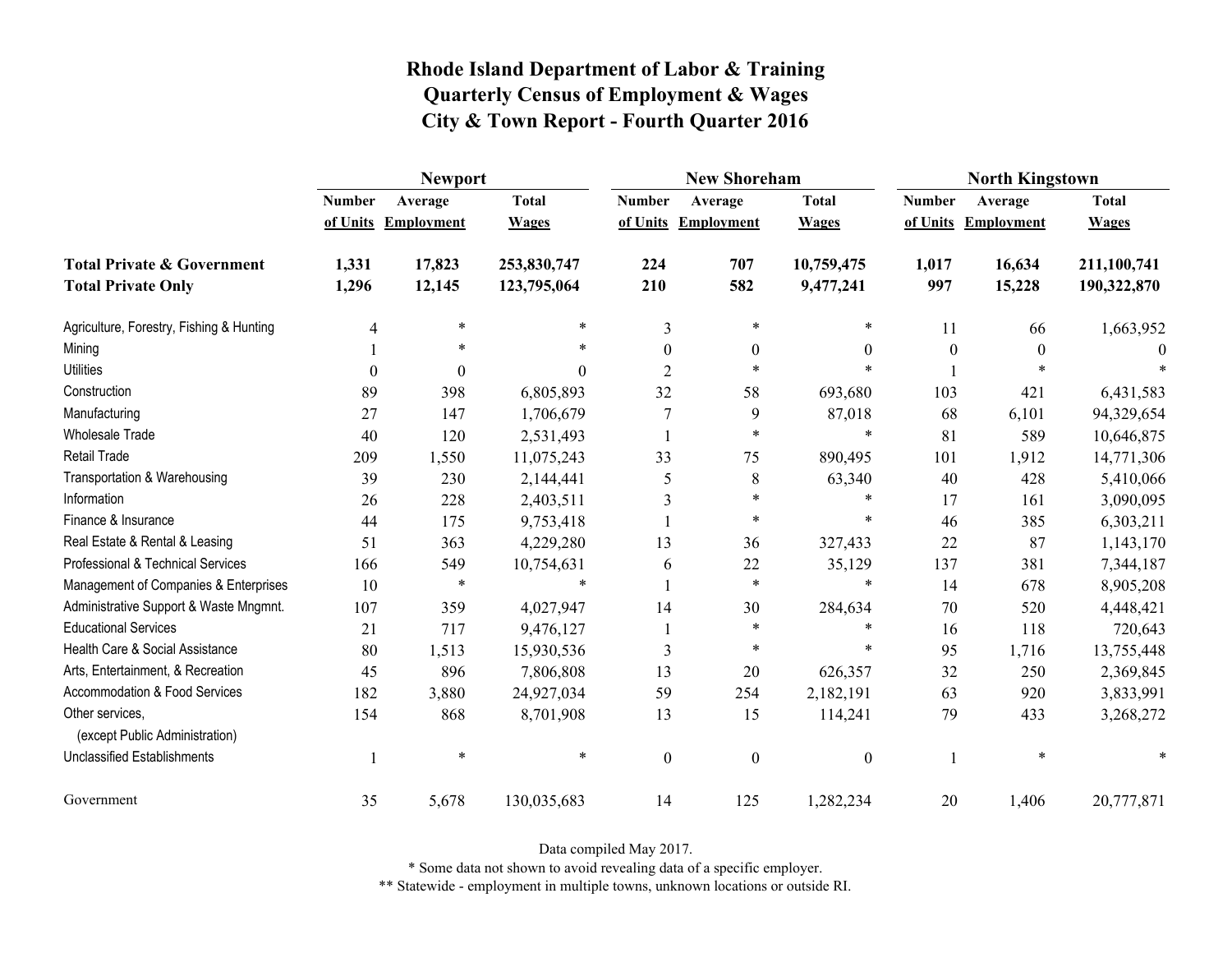|                                                   | <b>North Providence</b> |                     |              |                  | <b>North Smithfield</b> |                | Pawtucket        |                     |                  |
|---------------------------------------------------|-------------------------|---------------------|--------------|------------------|-------------------------|----------------|------------------|---------------------|------------------|
|                                                   | <b>Number</b>           | Average             | <b>Total</b> | <b>Number</b>    | Average                 | <b>Total</b>   | <b>Number</b>    | Average             | <b>Total</b>     |
|                                                   |                         | of Units Employment | <b>Wages</b> |                  | of Units Employment     | <b>Wages</b>   |                  | of Units Employment | <b>Wages</b>     |
| <b>Total Private &amp; Government</b>             | 682                     | 6,889               | 67,019,585   | 410              | 5,077                   | 48,856,576     | 1,587            | 22,789              | 279,660,687      |
| <b>Total Private Only</b>                         | 672                     | 6,009               | 54,001,665   | 401              | 4,691                   | 43,046,616     | 1,564            | 20,554              | 240,819,256      |
| Agriculture, Forestry, Fishing & Hunting          | $\boldsymbol{0}$        | $\boldsymbol{0}$    | $\mathbf{0}$ | $\overline{2}$   | $\ast$                  | *              | $\boldsymbol{0}$ | $\Omega$            | 0                |
| Mining                                            |                         | $\ast$              |              | $\overline{2}$   | *                       | $\ast$         | $\theta$         | 0                   | 0                |
| <b>Utilities</b>                                  | $\boldsymbol{0}$        | $\boldsymbol{0}$    | $\theta$     | $\boldsymbol{0}$ | $\boldsymbol{0}$        | $\overline{0}$ | 3                |                     |                  |
| Construction                                      | 72                      | 221                 | 3,424,573    | 67               | 214                     | 2,189,553      | 149              | 1,198               | 18,060,275       |
| Manufacturing                                     | 27                      | 202                 | 2,865,623    | 21               | 586                     | 6,183,534      | 131              | 3,668               | 45,486,540       |
| Wholesale Trade                                   | 25                      | 108                 | 1,514,977    | 24               | 171                     | 2,325,994      | 78               | 498                 | 6,841,248        |
| <b>Retail Trade</b>                               | 91                      | 976                 | 6,876,081    | 45               | 1,141                   | 8,206,810      | 169              | 1,508               | 11,796,115       |
| Transportation & Warehousing                      | 20                      | 161                 | 1,419,407    | 10               | 365                     | 3,940,093      | 63               | 610                 | 8,901,690        |
| Information                                       | 7                       | 10                  | 122,719      | 3                | 9                       | 110,465        | 25               | 65                  | 1,066,488        |
| Finance & Insurance                               | 29                      | 128                 | 1,860,590    | 15               | 51                      | 895,358        | 50               | 583                 | 9,584,628        |
| Real Estate & Rental & Leasing                    | 31                      | 124                 | 1,094,483    | 13               | 30                      | 328,640        | 45               | 227                 | 2,037,955        |
| Professional & Technical Services                 | 61                      | 193                 | 3,012,798    | 49               | 258                     | 4,466,960      | 140              | 804                 | 13,207,852       |
| Management of Companies & Enterprises             | 3                       | $\ast$              | $\ast$       |                  | $\ast$                  | $\ast$         | 11               | $\ast$              | $\ast$           |
| Administrative Support & Waste Mngmnt.            | 53                      | 647                 | 3,861,707    | 26               | 187                     | 2,162,459      | 114              | 2,134               | 18,838,521       |
| <b>Educational Services</b>                       | $\overline{4}$          | $\ast$              | $\ast$       | $\overline{4}$   | $\ast$                  | $\ast$         | 23               | 376                 | 3,432,402        |
| Health Care & Social Assistance                   | 107                     | 2,121               | 22,028,798   | 52               | 771                     | 6,646,376      | 233              | 4,354               | 45,628,587       |
| Arts, Entertainment, & Recreation                 | 6                       | 51                  | 222,935      | 5                | 77                      | 470,642        | 25               | 282                 | 3,143,887        |
| <b>Accommodation &amp; Food Services</b>          | 63                      | 725                 | 2,948,647    | 26               | 585                     | 2,411,749      | 139              | 1,646               | 7,306,878        |
| Other services,<br>(except Public Administration) | 71                      | 321                 | 2,320,504    | 33               | 185                     | 1,739,739      | 166              | 1,213               | 8,339,368        |
| <b>Unclassified Establishments</b>                |                         | $\ast$              | $\ast$       | 3                | $\ast$                  | $\ast$         | $\mathbf{0}$     | $\boldsymbol{0}$    | $\boldsymbol{0}$ |
| Government                                        | 10                      | 880                 | 13,017,920   | 9                | 386                     | 5,809,960      | 23               | 2,235               | 38,841,431       |

Data compiled May 2017.

\* Some data not shown to avoid revealing data of a specific employer.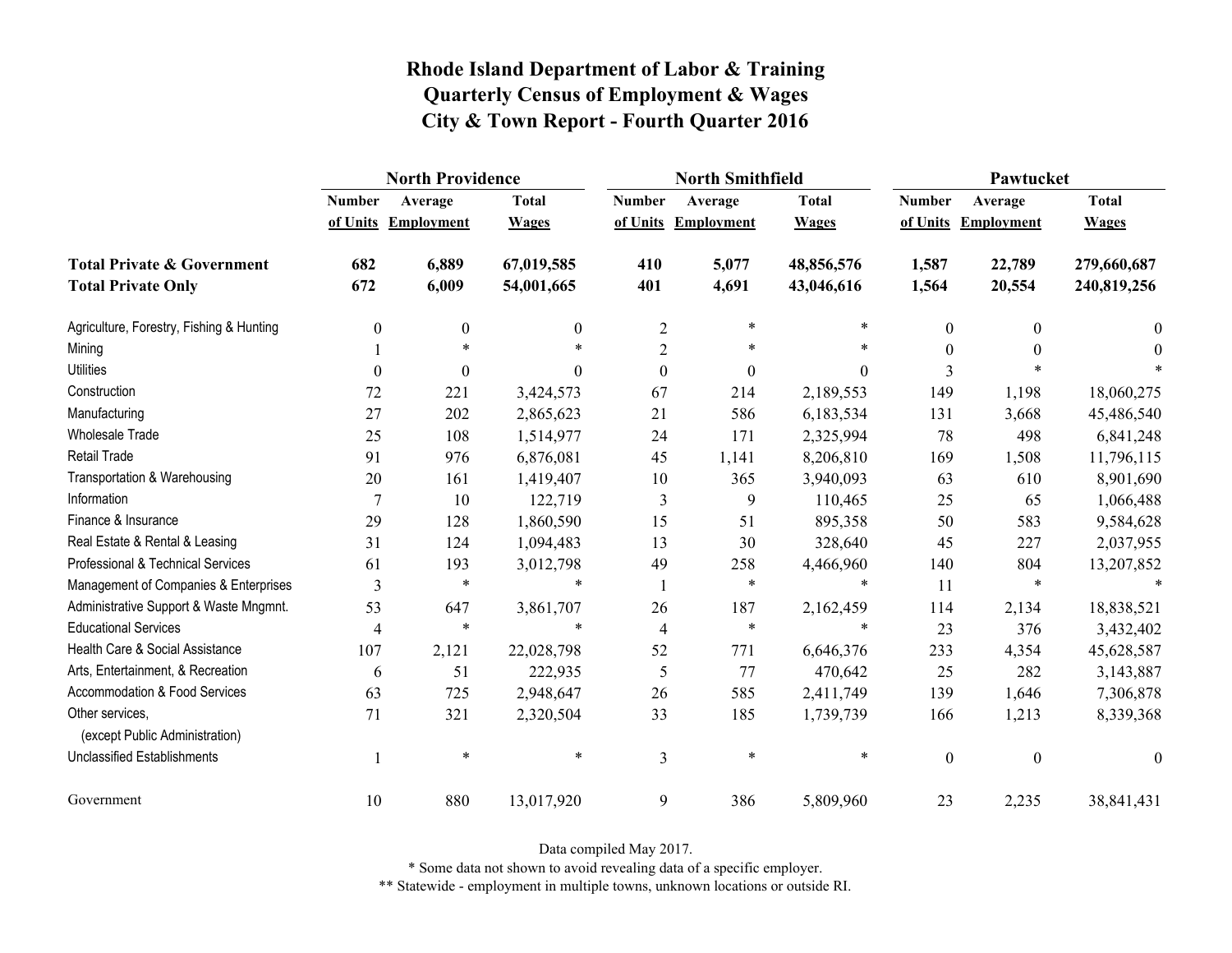|                                                   | Portsmouth     |                     |                  |                  | Providence          |               | <b>Richmond</b>  |                     |                  |
|---------------------------------------------------|----------------|---------------------|------------------|------------------|---------------------|---------------|------------------|---------------------|------------------|
|                                                   | <b>Number</b>  | Average             | <b>Total</b>     | <b>Number</b>    | Average             | <b>Total</b>  | <b>Number</b>    | Average             | <b>Total</b>     |
|                                                   |                | of Units Employment | <b>Wages</b>     |                  | of Units Employment | <b>Wages</b>  |                  | of Units Employment | <b>Wages</b>     |
| <b>Total Private &amp; Government</b>             | 552            | 5,841               | 79,105,303       | 5,745            | 113,570             | 1,723,689,430 | 165              | 2,127               | 21,586,266       |
| <b>Total Private Only</b>                         | 536            | 5,094               | 69,990,143       | 5,649            | 98,671              | 1,444,095,911 | 158              | 1,444               | 11,925,717       |
| Agriculture, Forestry, Fishing & Hunting          | 13             | 54                  | 314,322          |                  | $\ast$              | $\ast$        | 9                | 52                  | 744,267          |
| Mining                                            | $\theta$       | $\boldsymbol{0}$    | $\boldsymbol{0}$ | $\boldsymbol{0}$ | $\boldsymbol{0}$    | $\theta$      |                  | $\ast$              |                  |
| <b>Utilities</b>                                  |                | $\ast$              |                  | 8                | 518                 | 13,602,662    | $\theta$         | $\boldsymbol{0}$    | 0                |
| Construction                                      | 66             | 355                 | 4,964,794        | 255              | 2,325               | 52,683,024    | 24               | 115                 | 1,498,917        |
| Manufacturing                                     | 20             | 1,329               | 29,121,344       | 222              | 3,774               | 45,196,697    | $\overline{4}$   | $\ast$              |                  |
| <b>Wholesale Trade</b>                            | 28             | 92                  | 1,830,715        | 220              | 2,864               | 50,072,181    | 7                | $\ast$              |                  |
| <b>Retail Trade</b>                               | 54             | 529                 | 4,827,486        | 640              | 7,130               | 45,741,533    | 22               | 304                 | 2,177,422        |
| Transportation & Warehousing                      | 9              | 96                  | 740,575          | 93               | 720                 | 7,440,497     | $\mathfrak{Z}$   | $\ast$              |                  |
| Information                                       | 17             | 51                  | 907,519          | 143              | 1,661               | 23,929,548    | 2                | $\ast$              |                  |
| Finance & Insurance                               | 24             | 148                 | 3,402,541        | 308              | 5,836               | 154,065,921   | 6                | 50                  | 493,418          |
| Real Estate & Rental & Leasing                    | 16             | 115                 | 1,060,592        | 197              | 1,623               | 21,870,368    | $\Omega$         | $\boldsymbol{0}$    |                  |
| Professional & Technical Services                 | 79             | 149                 | 3,257,463        | 985              | 6,731               | 162,369,134   | 14               | 87                  | 1,153,785        |
| Management of Companies & Enterprises             | 3              | *                   | $\ast$           | 55               | 3,049               | 92,453,316    | $\theta$         | $\boldsymbol{0}$    | $\theta$         |
| Administrative Support & Waste Mngmnt.            | 36             | 257                 | 2,049,395        | 322              | 7,803               | 65,011,777    | 14               | 67                  | 671,183          |
| <b>Educational Services</b>                       | 17             | 289                 | 3,340,425        | 128              | 11,528              | 162,688,342   |                  | $\ast$              | $\ast$           |
| Health Care & Social Assistance                   | 43             | 912                 | 9,050,503        | 763              | 27,940              | 444,829,622   | 10               | 65                  | 597,894          |
| Arts, Entertainment, & Recreation                 | 8              | 86                  | 892,512          | 60               | 992                 | 7,639,066     | $\overline{7}$   | 124                 | 398,575          |
| Accommodation & Food Services                     | 44             | 442                 | 2,293,993        | 596              | 10,027              | 55,525,638    | 20               | 254                 | 1,109,838        |
| Other services,<br>(except Public Administration) | 56             | 182                 | 1,739,636        | 642              | 4,130               | 38,805,530    | 14               | 32                  | 179,921          |
| <b>Unclassified Establishments</b>                | $\overline{2}$ | $\ast$              | $\ast$           | 11               | $\ast$              | $\ast$        | $\boldsymbol{0}$ | $\boldsymbol{0}$    | $\boldsymbol{0}$ |
| Government                                        | 16             | 747                 | 9,115,160        | 96               | 14,899              | 279,593,519   | 7                | 683                 | 9,660,549        |

Data compiled May 2017.

\* Some data not shown to avoid revealing data of a specific employer.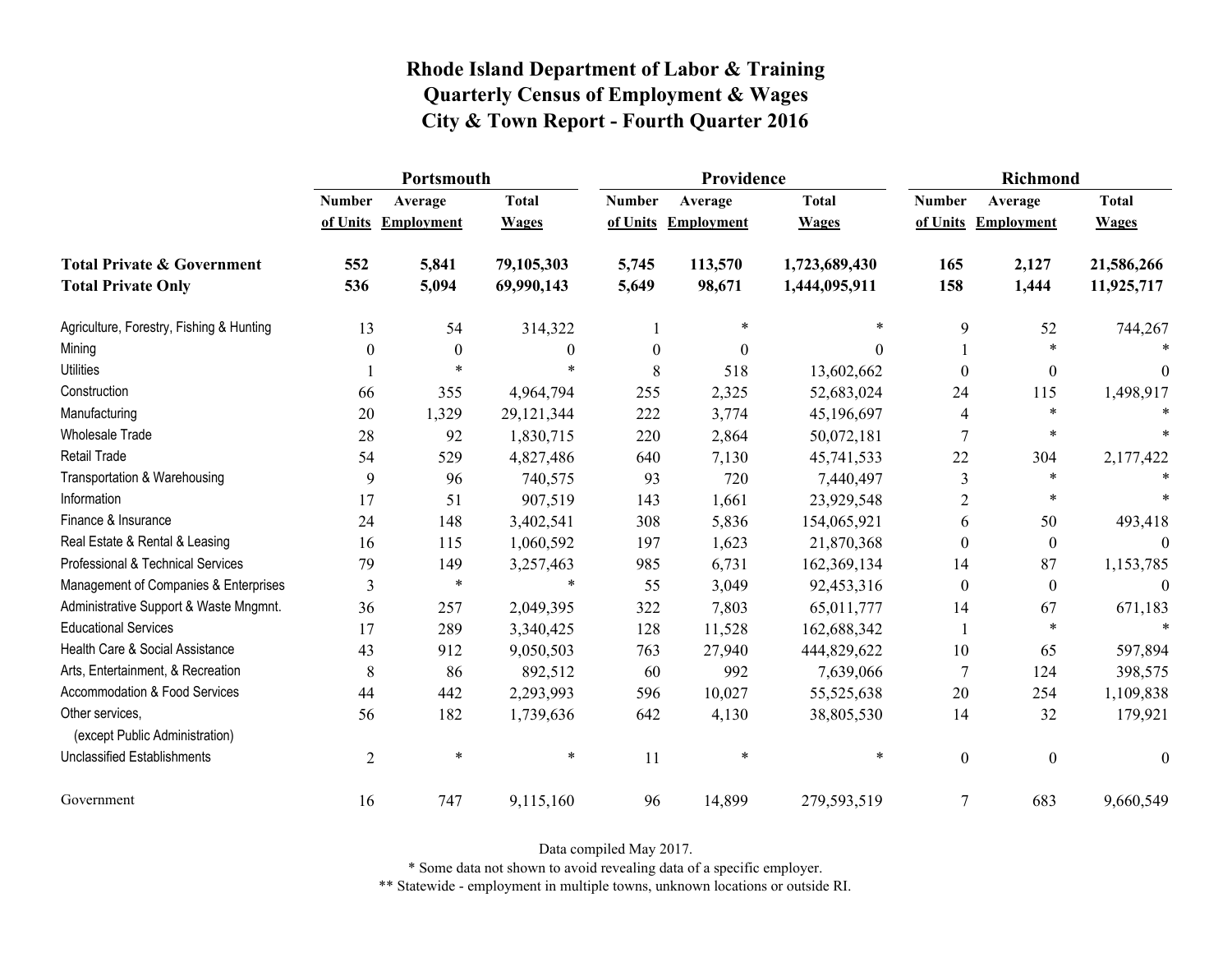|                                                   | <b>Scituate</b>  |                     |                  |                  | <b>Smithfield</b> |              | <b>South Kingstown</b> |                     |               |
|---------------------------------------------------|------------------|---------------------|------------------|------------------|-------------------|--------------|------------------------|---------------------|---------------|
|                                                   | <b>Number</b>    | Average             | <b>Total</b>     | <b>Number</b>    | Average           | <b>Total</b> | <b>Number</b>          | Average             | <b>Total</b>  |
|                                                   |                  | of Units Employment | <b>Wages</b>     | of Units         | <b>Employment</b> | <b>Wages</b> |                        | of Units Employment | <b>Wages</b>  |
| <b>Total Private &amp; Government</b>             | 265              | 1,765               | 18,972,387       | 874              | 15,089            | 338,940,532  | 1,031                  | 14,291              | 172, 131, 348 |
| <b>Total Private Only</b>                         | 253              | 1,153               | 9,496,333        | 859              | 14,438            | 329,189,278  | 1,009                  | 10,069              | 109,204,995   |
| Agriculture, Forestry, Fishing & Hunting          | 9                | 69                  | 398,088          | 5                | *                 | $\ast$       | 23                     | 123                 | 876,813       |
| Mining                                            | 0                | $\boldsymbol{0}$    | $\boldsymbol{0}$ |                  | $\ast$            | $\ast$       |                        |                     |               |
| <b>Utilities</b>                                  | $\theta$         | $\theta$            | $\boldsymbol{0}$ | $\boldsymbol{0}$ | $\theta$          | $\mathbf{0}$ |                        | *                   |               |
| Construction                                      | 64               | 214                 | 2,392,452        | 130              | 1,004             | 17,580,503   | 121                    | 389                 | 5,083,765     |
| Manufacturing                                     | 10               | 24                  | 219,585          | 57               | 1,360             | 21,741,625   | 29                     | 560                 | 9,551,324     |
| <b>Wholesale Trade</b>                            | 8                | 24                  | 241,132          | 51               | 758               | 14,592,889   | 44                     | 614                 | 12,046,679    |
| Retail Trade                                      | 20               | 195                 | 1,367,225        | 111              | 2,069             | 13,665,384   | 110                    | 1,279               | 11,246,429    |
| Transportation & Warehousing                      | 13               | 15                  | 152,785          | 13               | 109               | 1,663,388    | $\,$ $\,$              | 148                 | 1,307,432     |
| Information                                       | $\overline{3}$   | 26                  | 147,308          | $\,8\,$          | 120               | 1,806,686    | 24                     | 132                 | 2,209,985     |
| Finance & Insurance                               | 9                | $\ast$              | *                | 45               | 3,278             | 193,335,219  | 34                     | 300                 | 4,889,283     |
| Real Estate & Rental & Leasing                    | 9                | 15                  | 147,638          | 19               | 74                | 1,855,528    | 25                     | 270                 | 1,224,259     |
| Professional & Technical Services                 | 27               | 94                  | 1,590,278        | 111              | 390               | 9,201,886    | 122                    | 394                 | 7,554,597     |
| Management of Companies & Enterprises             | $\theta$         | $\mathbf{0}$        | $\boldsymbol{0}$ | $\overline{7}$   | 143               | 6,648,058    | 10                     | 36                  | 788,249       |
| Administrative Support & Waste Mngmnt.            | 20               | 43                  | 391,008          | 55               | 589               | 7,765,573    | 79                     | 308                 | 3,114,218     |
| <b>Educational Services</b>                       | $\overline{2}$   | $\ast$              | $\ast$           | 8                | $\ast$            | $\ast$       | 21                     | 313                 | 2,795,320     |
| Health Care & Social Assistance                   | 23               | 118                 | 724,109          | 81               | 1,610             | 12,327,624   | 120                    | 2,873               | 33,021,407    |
| Arts, Entertainment, & Recreation                 | $\mathfrak{Z}$   | $\ast$              | $\ast$           | 14               | 67                | 441,319      | 32                     | 200                 | 1,276,945     |
| <b>Accommodation &amp; Food Services</b>          | 16               | 202                 | 973,932          | 76               | 1,313             | 6,020,981    | 105                    | 1,510               | 6,829,296     |
| Other services,<br>(except Public Administration) | 17               | 66                  | 557,942          | 66               | 605               | 5,807,225    | 97                     | 590                 | 5,047,166     |
| <b>Unclassified Establishments</b>                | $\boldsymbol{0}$ | $\boldsymbol{0}$    | $\boldsymbol{0}$ |                  | $\ast$            | $\ast$       | 3                      | $\ast$              |               |
| Government                                        | 12               | 612                 | 9,476,054        | 15               | 651               | 9,751,254    | 22                     | 4,222               | 62,926,353    |

Data compiled May 2017.

\* Some data not shown to avoid revealing data of a specific employer.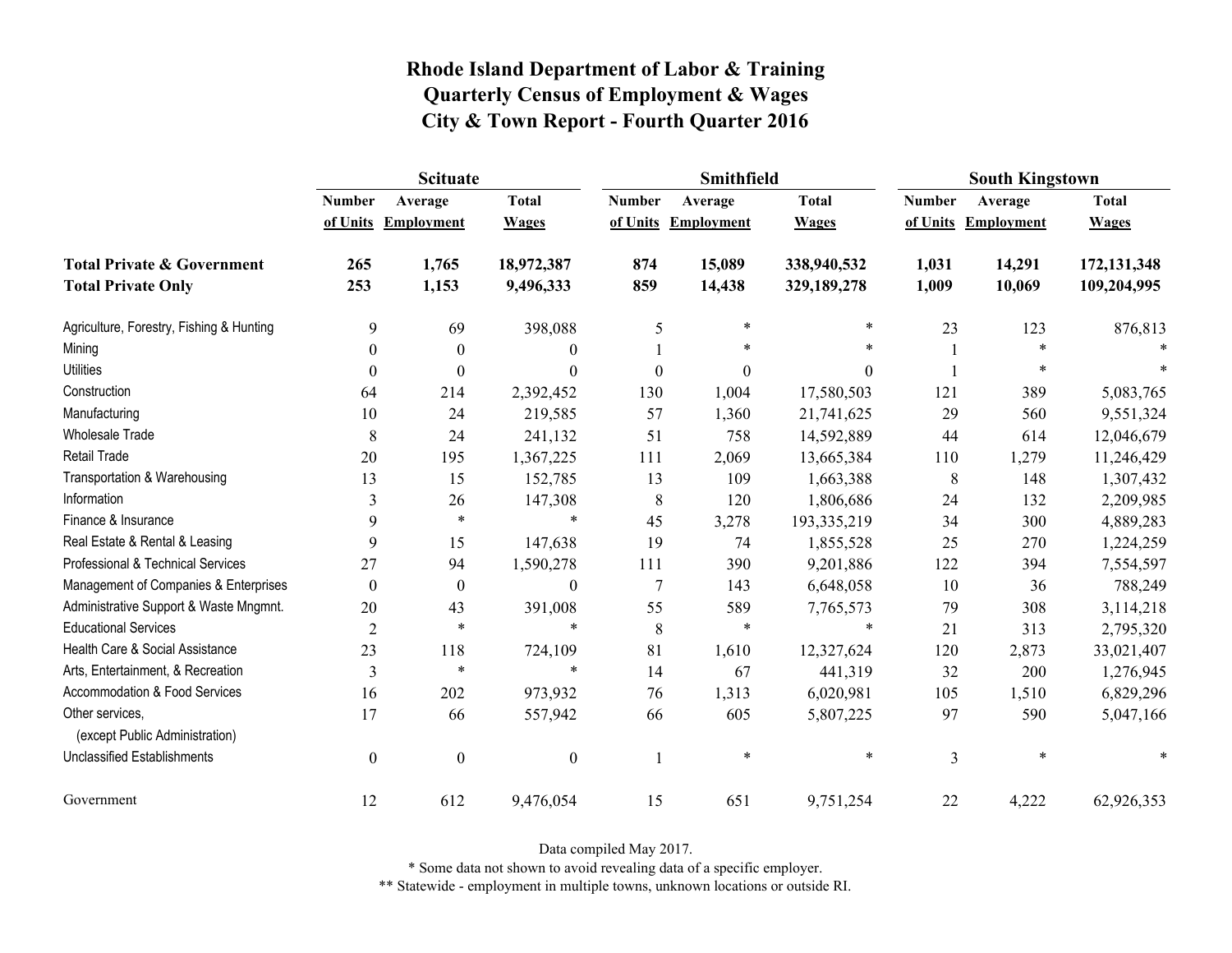|                                                   | <b>Tiverton</b>  |                   |                  |                  | Warren              |                  | Warwick       |                   |              |
|---------------------------------------------------|------------------|-------------------|------------------|------------------|---------------------|------------------|---------------|-------------------|--------------|
|                                                   | <b>Number</b>    | Average           | <b>Total</b>     | <b>Number</b>    | Average             | <b>Total</b>     | <b>Number</b> | Average           | <b>Total</b> |
|                                                   | of Units         | <b>Employment</b> | <b>Wages</b>     |                  | of Units Employment | <b>Wages</b>     | of Units      | <b>Employment</b> | <b>Wages</b> |
| <b>Total Private &amp; Government</b>             | 372              | 2,670             | 26,648,070       | 389              | 3,860               | 38,804,132       | 3,149         | 48,553            | 563,154,190  |
| <b>Total Private Only</b>                         | 357              | 2,151             | 19,954,792       | 382              | 3,704               | 36,707,311       | 3,118         | 44,577            | 496,736,682  |
| Agriculture, Forestry, Fishing & Hunting          | 8                | 35                | 135,799          |                  | $\ast$              | *                | 6             |                   |              |
| Mining                                            | $\boldsymbol{0}$ | $\boldsymbol{0}$  | $\Omega$         | $\boldsymbol{0}$ | $\boldsymbol{0}$    | $\boldsymbol{0}$ | 0             | $\theta$          | $\theta$     |
| <b>Utilities</b>                                  | 3                | 28                | 693,404          | $\mathbf{0}$     | $\boldsymbol{0}$    | $\theta$         | $\Omega$      | $\theta$          | $\theta$     |
| Construction                                      | 44               | 176               | 2,115,890        | 49               | 154                 | 1,834,448        | 276           | 2,347             | 39,236,251   |
| Manufacturing                                     | 14               | 69                | 547,579          | 36               | 802                 | 9,416,285        | 119           | 2,833             | 43,716,761   |
| <b>Wholesale Trade</b>                            | 19               | 101               | 1,247,807        | 20               | 110                 | 2,055,106        | 197           | 1,859             | 28,295,959   |
| <b>Retail Trade</b>                               | 57               | 578               | 6,668,457        | 43               | 305                 | 2,105,796        | 395           | 7,990             | 61,562,649   |
| Transportation & Warehousing                      | 10               | 61                | 395,876          | 4                | 158                 | 1,072,384        | 79            | 2,488             | 25,089,256   |
| Information                                       |                  | $\ast$            | $\ast$           | 6                | 31                  | 407,559          | 44            | 414               | 5,126,647    |
| Finance & Insurance                               | 14               | 54                | 732,950          | 13               | 195                 | 2,394,604        | 200           | 2,602             | 45,561,905   |
| Real Estate & Rental & Leasing                    | $\overline{4}$   | 5                 | 86,491           | 8                | 31                  | 259,602          | 118           | 1,152             | 12,230,486   |
| Professional & Technical Services                 | 35               | 76                | 1,510,269        | 35               | 216                 | 2,693,226        | 418           | 2,012             | 33,973,882   |
| Management of Companies & Enterprises             |                  | $\ast$            | $\ast$           | $\overline{2}$   | $\ast$              | $\ast$           | 27            | 1,581             | 31,447,635   |
| Administrative Support & Waste Mngmnt.            | 31               | 58                | 504,507          | 25               | 156                 | 1,162,479        | 206           | 2,378             | 19,646,569   |
| <b>Educational Services</b>                       | 5                | $\ast$            | $\ast$           | $\overline{7}$   | $\ast$              | *                | 38            | 624               | 6,417,700    |
| Health Care & Social Assistance                   | 31               | 369               | 2,621,244        | 38               | 567                 | 7,715,393        | 401           | 8,261             | 99,392,206   |
| Arts, Entertainment, & Recreation                 | $\overline{4}$   | 16                | 95,974           | 6                | 47                  | 249,094          | 40            | 612               | 3,335,883    |
| Accommodation & Food Services                     | 31               | 406               | 1,747,576        | 43               | 627                 | 2,556,454        | 265           | 5,708             | 27,833,557   |
| Other services,<br>(except Public Administration) | 45               | 120               | 720,017          | 46               | 210                 | 1,708,297        | 285           | 1,699             | 13,800,630   |
| <b>Unclassified Establishments</b>                | $\boldsymbol{0}$ | $\boldsymbol{0}$  | $\boldsymbol{0}$ | $\boldsymbol{0}$ | $\boldsymbol{0}$    | $\boldsymbol{0}$ | 4             | $\ast$            |              |
| Government                                        | 15               | 519               | 6,693,278        | $\tau$           | 156                 | 2,096,821        | 31            | 3,976             | 66,417,508   |

Data compiled May 2017.

\* Some data not shown to avoid revealing data of a specific employer.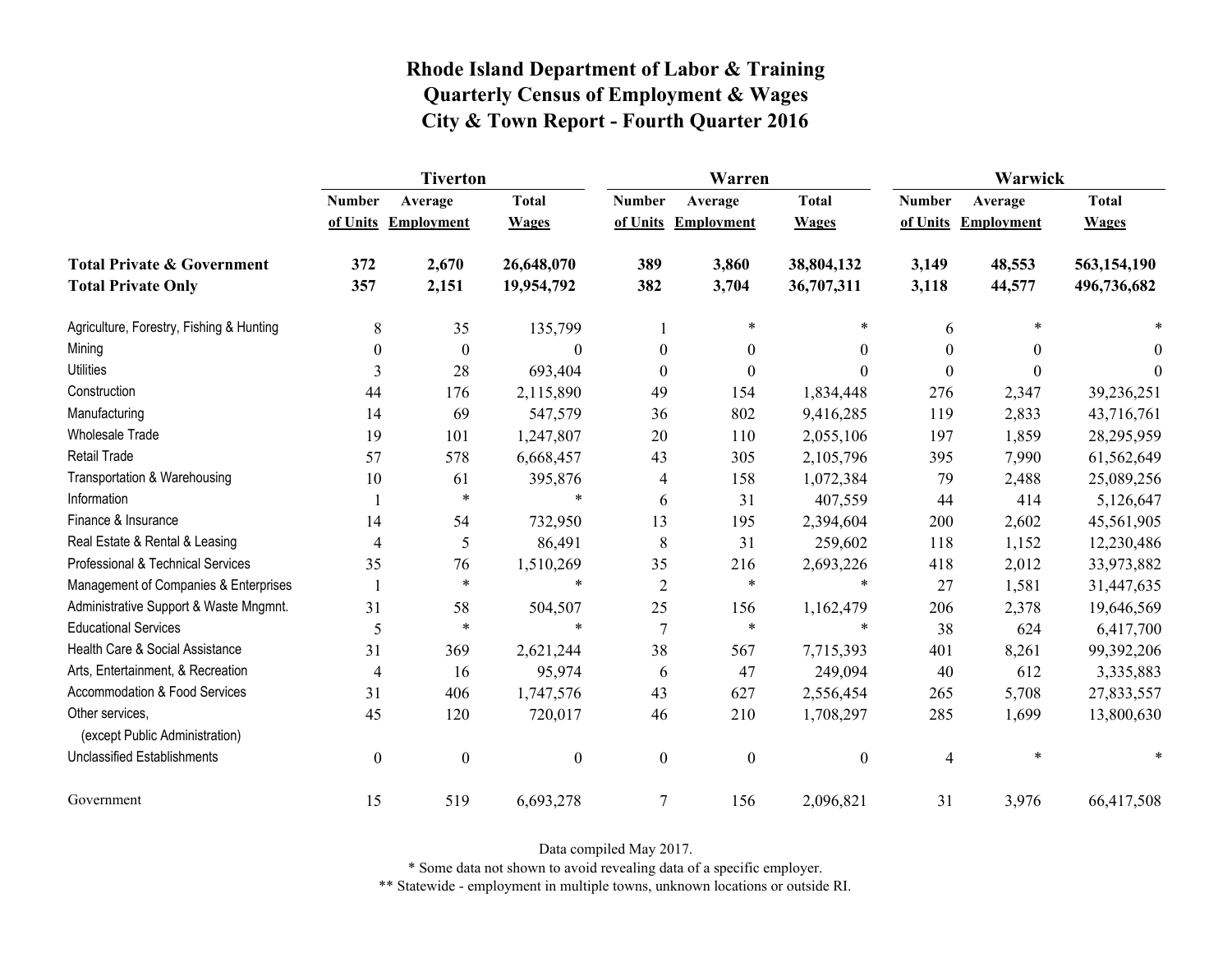|                                                   | Westerly         |                     |                  |                  | <b>West Greenwich</b> |                  |                  | <b>West Warwick</b> |              |  |
|---------------------------------------------------|------------------|---------------------|------------------|------------------|-----------------------|------------------|------------------|---------------------|--------------|--|
|                                                   | <b>Number</b>    | Average             | <b>Total</b>     | <b>Number</b>    | Average               | <b>Total</b>     | <b>Number</b>    | Average             | <b>Total</b> |  |
|                                                   |                  | of Units Employment | <b>Wages</b>     |                  | of Units Employment   | <b>Wages</b>     |                  | of Units Employment | <b>Wages</b> |  |
| <b>Total Private &amp; Government</b>             | 858              | 9,425               | 99,897,110       | 219              | 3,192                 | 55,018,616       | 585              | 7,777               | 97,737,033   |  |
| <b>Total Private Only</b>                         | 840              | 8,326               | 85,664,735       | 209              | 2,793                 | 49,320,559       | 570              | 6,737               | 82,168,059   |  |
| Agriculture, Forestry, Fishing & Hunting          | 3                | $\ast$              | $\ast$           |                  | $\ast$                | *                | $\boldsymbol{0}$ | $\theta$            | $\theta$     |  |
| Mining                                            |                  | $\ast$              | $\ast$           |                  | $\ast$                | *                | $\theta$         |                     | $\Omega$     |  |
| <b>Utilities</b>                                  |                  | $\ast$              |                  | $\theta$         | $\boldsymbol{0}$      | $\theta$         | $\boldsymbol{0}$ | $\theta$            | $\Omega$     |  |
| Construction                                      | 85               | 314                 | 4,160,189        | 37               | 115                   | 1,851,464        | 67               | 396                 | 4,632,878    |  |
| Manufacturing                                     | 24               | 552                 | 7,697,113        | 9                | 843                   | 20,718,102       | 27               | 1,277               | 17,388,798   |  |
| <b>Wholesale Trade</b>                            | 28               | 75                  | 1,010,032        | 14               | 265                   | 4,433,324        | 28               | 303                 | 7,701,314    |  |
| <b>Retail Trade</b>                               | 138              | 1,964               | 14,869,933       | 15               | 109                   | 801,905          | 77               | 910                 | 9,018,301    |  |
| Transportation & Warehousing                      | 10               | 51                  | 608,890          | 8                | $\ast$                | $\ast$           | 15               | 446                 | 6,846,046    |  |
| Information                                       | 15               | 115                 | 1,936,550        | 4                | 15                    | 1,624,571        | 11               | $\ast$              |              |  |
| Finance & Insurance                               | 28               | 218                 | 3,954,680        | 8                | 31                    | 296,640          | 22               | 119                 | 2,814,927    |  |
| Real Estate & Rental & Leasing                    | 24               | 68                  | 694,740          | 6                | $\ast$                | *                | 18               | 58                  | 511,767      |  |
| Professional & Technical Services                 | 72               | 245                 | 3,373,879        | 31               | $\ast$                | $\ast$           | 56               | 213                 | 3,698,829    |  |
| Management of Companies & Enterprises             | 6                | $\ast$              | $\ast$           |                  | $\boldsymbol{0}$      | $\theta$         | 3                | 140                 | 3,058,485    |  |
| Administrative Support & Waste Mngmnt.            | 54               | 188                 | 1,597,507        | 22               | 181                   | 1,564,571        | 41               | 242                 | 1,988,148    |  |
| <b>Educational Services</b>                       | 7                | 72                  | 318,456          |                  | $\ast$                | $\ast$           | 8                | 84                  | 378,303      |  |
| Health Care & Social Assistance                   | 110              | 1,848               | 20,961,776       | 16               | 138                   | 909,125          | 61               | 903                 | 8,160,350    |  |
| Arts, Entertainment, & Recreation                 | 34               | 409                 | 3,406,418        | $\overline{2}$   | $\ast$                | $\ast$           | $8\,$            | 45                  | 188,567      |  |
| Accommodation & Food Services                     | 118              | 1,467               | 8,389,061        | 19               | 253                   | 1,408,034        | 62               | 673                 | 3,086,783    |  |
| Other services,<br>(except Public Administration) | 82               | 293                 | 2,018,477        | 14               | 27                    | 180,434          | 65               | 297                 | 2,259,741    |  |
| <b>Unclassified Establishments</b>                | $\boldsymbol{0}$ | $\boldsymbol{0}$    | $\boldsymbol{0}$ | $\boldsymbol{0}$ | $\boldsymbol{0}$      | $\boldsymbol{0}$ |                  | $\ast$              |              |  |
| Government                                        | 18               | 1,099               | 14,232,375       | 10               | 399                   | 5,698,057        | 15               | 1,040               | 15,568,974   |  |

Data compiled May 2017.

\* Some data not shown to avoid revealing data of a specific employer.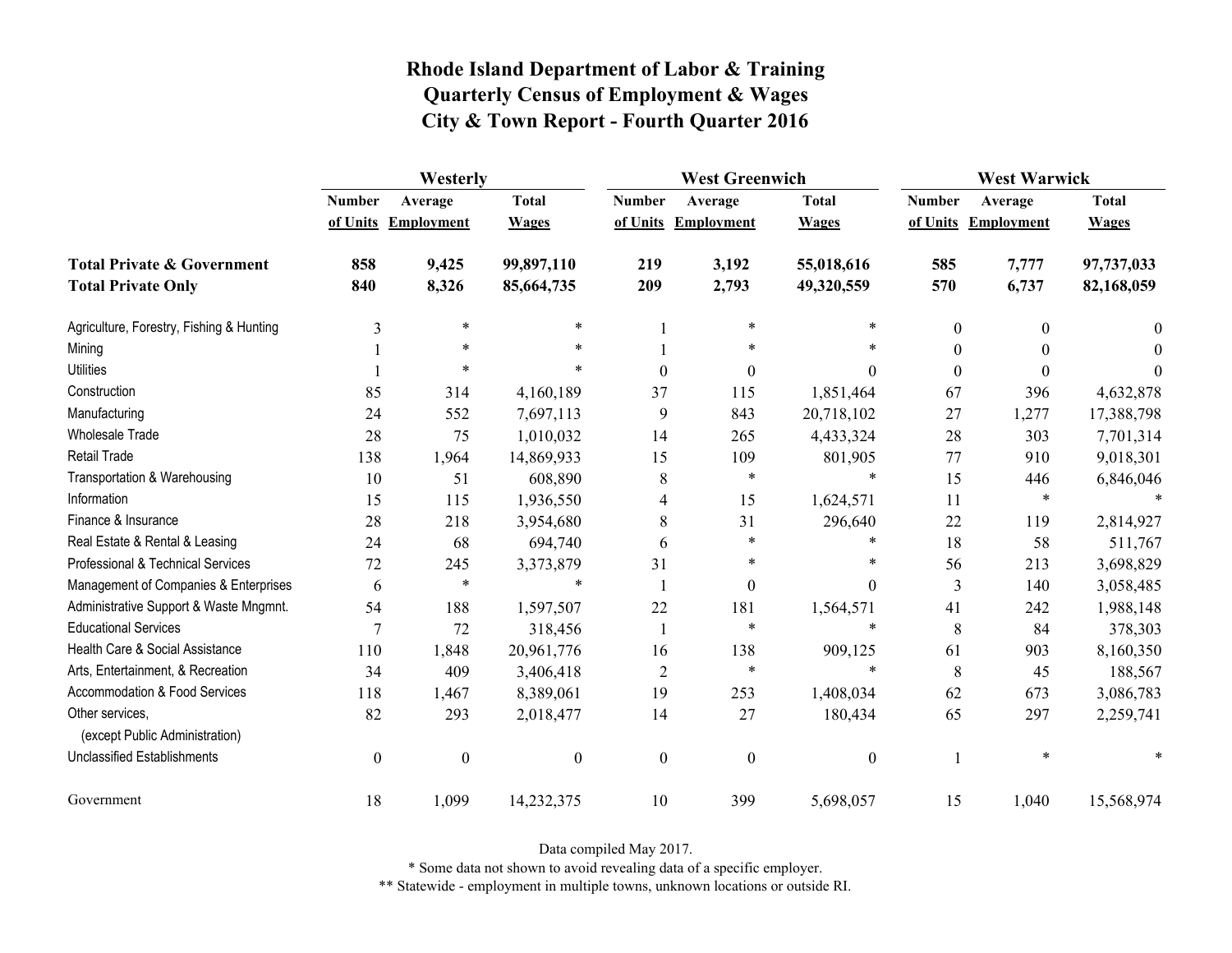|                                                   |                  | Woonsocket        |                  | Statewide **  |                   |              |  |
|---------------------------------------------------|------------------|-------------------|------------------|---------------|-------------------|--------------|--|
|                                                   | <b>Number</b>    | Average           | <b>Total</b>     | <b>Number</b> | Average           | <b>Total</b> |  |
|                                                   | of Units         | <b>Employment</b> | <b>Wages</b>     | of Units      | <b>Employment</b> | <b>Wages</b> |  |
| <b>Total Private &amp; Government</b>             | 908              | 14,553            | 192,302,342      | 4,309         | 10,281            | 199,052,687  |  |
| <b>Total Private Only</b>                         | 890              | 12,987            | 170,231,662      | 4,270         | 10,176            | 196,562,250  |  |
| Agriculture, Forestry, Fishing & Hunting          | $\boldsymbol{0}$ | $\boldsymbol{0}$  | 0                | 2             | $\ast$            | *            |  |
| Mining                                            | $\boldsymbol{0}$ | $\boldsymbol{0}$  | $\boldsymbol{0}$ | $\theta$      | $\theta$          | $\theta$     |  |
| <b>Utilities</b>                                  | $\overline{2}$   | $\ast$            | $\ast$           | 5             | $\ast$            | $\ast$       |  |
| Construction                                      | 69               | 337               | 4,287,789        | 272           | 730               | 11,697,207   |  |
| Manufacturing                                     | 54               | 969               | 11,758,886       | 63            | 76                | 1,654,731    |  |
| <b>Wholesale Trade</b>                            | 35               | 412               | 7,335,657        | 1,367         | 2,271             | 64,782,606   |  |
| <b>Retail Trade</b>                               | 118              | 1,270             | 10,429,284       | 114           | 268               | 3,106,377    |  |
| Transportation & Warehousing                      | 19               | $\ast$            | *                | 53            | 132               | 2,081,925    |  |
| Information                                       | 9                | 37                | 280,278          | 256           | 407               | 8,873,147    |  |
| Finance & Insurance                               | 26               | 164               | 2,185,422        | 189           | 594               | 14,193,829   |  |
| Real Estate & Rental & Leasing                    | 30               | 122               | 1,284,370        | 45            | 100               | 1,490,279    |  |
| Professional & Technical Services                 | 137              | 470               | 8,848,297        | 879           | 1,823             | 41,345,760   |  |
| Management of Companies & Enterprises             | 17               | $\ast$            | $\ast$           | 59            | 163               | 3,099,782    |  |
| Administrative Support & Waste Mngmnt.            | 50               | 384               | 4,151,622        | 558           | 2,520             | 27,639,357   |  |
| <b>Educational Services</b>                       | 11               | 345               | 2,773,204        | 91            | 168               | 1,600,912    |  |
| Health Care & Social Assistance                   | 129              | 3,994             | 39,492,543       | 99            | 367               | 8,200,656    |  |
| Arts, Entertainment, & Recreation                 | 8                | 111               | 705,820          | 27            | 46                | 617,229      |  |
| Accommodation & Food Services                     | 89               | 950               | 3,997,451        | 36            | 324               | 2,904,157    |  |
| Other services,<br>(except Public Administration) | 86               | 289               | 1,967,884        | 114           | 150               | 2,314,377    |  |
| <b>Unclassified Establishments</b>                | $\mathbf 1$      | $\ast$            | $\ast$           | 41            | 31                | 813,685      |  |
| Government                                        | 18               | 1,566             | 22,070,680       | 39            | 105               | 2,523,677    |  |

Data compiled May 2017.

\* Some data not shown to avoid revealing data of a specific employer.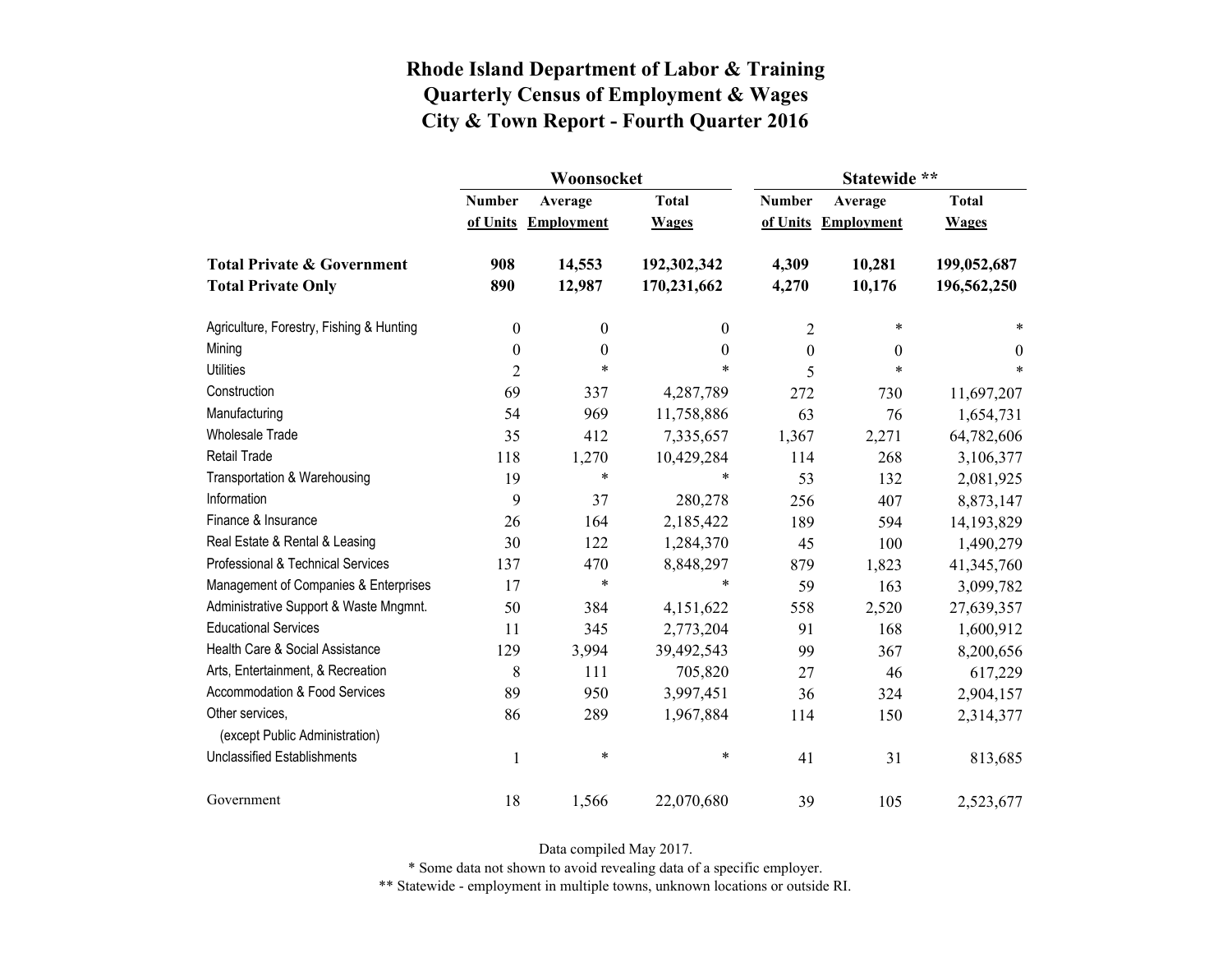|                                                   | <b>Bristol County</b> |                   |                  |               | <b>Kent County</b> |              |                | <b>Newport County</b> |              |  |
|---------------------------------------------------|-----------------------|-------------------|------------------|---------------|--------------------|--------------|----------------|-----------------------|--------------|--|
|                                                   | <b>Number</b>         | Average           | <b>Total</b>     | <b>Number</b> | Average            | <b>Total</b> | <b>Number</b>  | Average               | <b>Total</b> |  |
|                                                   | of Units              | <b>Employment</b> | <b>Wages</b>     | of Units      | Employment         | <b>Wages</b> | of Units       | <b>Employment</b>     | <b>Wages</b> |  |
| <b>Total Private &amp; Government</b>             | 1,496                 | 14,210            | 153,267,362      | 5,476         | 75,583             | 893,688,247  | 3,323          | 39,237                | 512,013,071  |  |
| <b>Total Private Only</b>                         | 1,461                 | 12,103            | 122,255,668      | 5,387         | 68,210             | 782,436,580  | 3,223          | 31,192                | 352,422,200  |  |
| Agriculture, Forestry, Fishing & Hunting          | 3                     | $\ast$            | $\ast$           | 12            | 40                 | 240,811      | 40             | 216                   | 1,482,417    |  |
| Mining                                            | $\theta$              | $\theta$          | $\boldsymbol{0}$ |               | $\ast$             | $\ast$       | $\overline{2}$ | $\ast$                |              |  |
| <b>Utilities</b>                                  |                       | $\ast$            | $\ast$           |               | $\ast$             | $\ast$       | 5              | 51                    | 1,371,147    |  |
| Construction                                      | 192                   | 673               | 8,975,190        | 543           | 3,445              | 52,738,824   | 319            | 1,525                 | 22,402,488   |  |
| Manufacturing                                     | 100                   | 1,781             | 21,861,912       | 210           | 5,797              | 98,635,493   | 81             | 2,039                 | 40,359,744   |  |
| Wholesale Trade                                   | 86                    | 324               | 6,696,211        | 319           | 2,858              | 50,825,614   | 125            | 520                   | 10,871,234   |  |
| <b>Retail Trade</b>                               | 137                   | 1,151             | 8,004,385        | 644           | 11,701             | 91,992,585   | 429            | 4,278                 | 35,052,323   |  |
| Transportation & Warehousing                      | 10                    | 165               | 1,178,724        | 117           | 3,386              | 36, 301, 734 | 74             | 553                   | 5,274,158    |  |
| Information                                       | 31                    | 96                | 1,749,482        | 90            | 1,150              | 20,062,365   | 61             | 466                   | 6,834,097    |  |
| Finance & Insurance                               | 56                    | 496               | 6,868,950        | 310           | 3,107              | 55,253,694   | 122            | 1,068                 | 26,723,305   |  |
| Real Estate & Rental & Leasing                    | 39                    | 133               | 2,250,490        | 195           | 1,389              | 15,429,577   | 113            | 621                   | 7,010,398    |  |
| Professional & Technical Services                 | 159                   | 435               | 7,168,998        | 709           | 3,804              | 68,114,300   | 444            | 3,307                 | 59,759,768   |  |
| Management of Companies & Enterprises             | 12                    | 63                | 847,639          | 44            | 1,978              | 41,091,092   | 24             | 461                   | 6,349,954    |  |
| Administrative Support & Waste Mngmnt.            | 87                    | 446               | 3,698,556        | 377           | 3,418              | 28,929,810   | 256            | 1,005                 | 9,427,633    |  |
| <b>Educational Services</b>                       | 39                    | 1,719             | 18,767,936       | 74            | 1,580              | 15,507,312   | 58             | 1,276                 | 15,660,414   |  |
| Health Care & Social Assistance                   | 160                   | 1,890             | 19,319,959       | 676           | 12,231             | 140,177,931  | 245            | 4,166                 | 39,821,518   |  |
| Arts, Entertainment, & Recreation                 | 35                    | 388               | 3,011,504        | 66            | 785                | 4,235,350    | 90             | 1,320                 | 10,879,871   |  |
| Accommodation & Food Services                     | 124                   | 1,588             | 7,063,929        | 469           | 8,912              | 42,334,454   | 372            | 6,567                 | 37,911,388   |  |
| Other services,<br>(except Public Administration) | 190                   | 750               | 4,745,108        | 524           | 2,617              | 20,382,552   | 358            | 1,775                 | 15, 121, 607 |  |
| <b>Unclassified Establishments</b>                | $\boldsymbol{0}$      | $\boldsymbol{0}$  | $\boldsymbol{0}$ | 6             | $\ast$             | $\ast$       | 5              | $\ast$                | *            |  |
| Government                                        | 35                    | 2,106             | 31,011,694       | 89            | 7,373              | 111,251,667  | 100            | 8,045                 | 159,590,871  |  |

Data compiled May 2017.

\* Some data not shown to avoid revealing data of a specific employer.